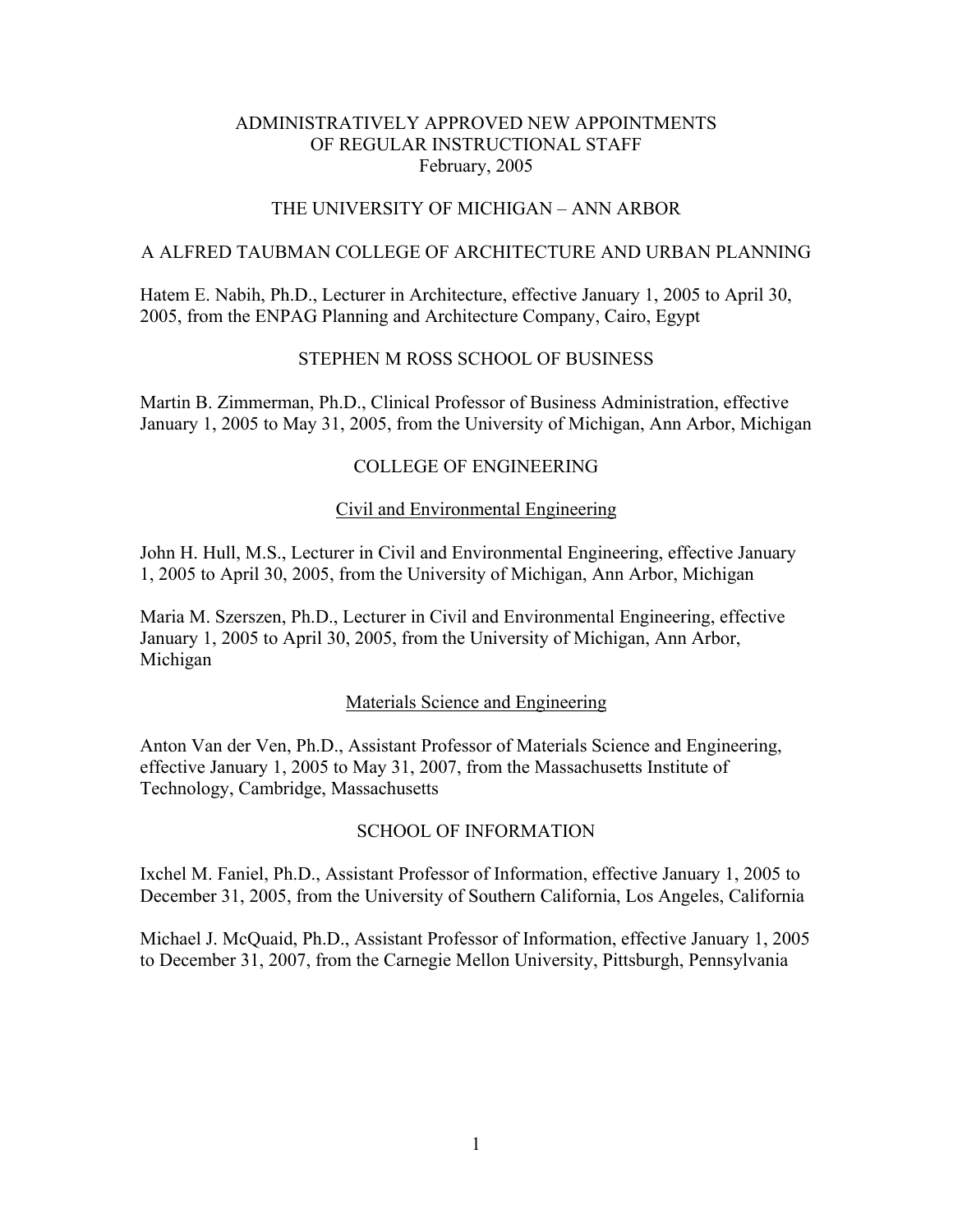# THE UNIVERSITY OF MICHIGAN – ANN ARBOR

### COLLEGE OF LITERATURE, SCIENCE, AND THE ARTS

#### Asian Languages and Cultures

Abhijeet Paul, Ph.D., Lecturer I in Asian Languages and Cultures, effective January 1, 2005 to May 31, 2005, from the Open University, Milton Keynes, United Kingdom

#### Ecology and Evolutionary Biology

Shannon J. McCauley, Ph.D., Lecturer I in Ecology and Evolutionary Biology, effective January 1, 2005 to April 30, 2005, from the University of Michigan, Ann Arbor, Michigan

### **History**

Michelle L. McClellan, Ph.D., Lecturer II in History, effective January 1, 2005 to April 30, 2005, from the University of Michigan, Ann Arbor, Michigan

#### Psychology

Leon J. Gmeindl, Ph.D., Lecturer I in Psychology, effective January 1, 2005 to April 30, 2005, from the University of Michigan, Ann Arbor, Michigan

#### Romance Languages and Literatures

Ivonne Del Valle, Ph.D., Assistant Professor of Spanish, Department of Romance Languages and Literatures, effective January 1, 2005 to May 31, 2007, from the University of California, Berkley, California

#### Women's Studies

Ilana M. Blumberg, Ph.D., Lecturer II in Women's Studies, effective January 1, 2005 to April 30, 2005, from the University of Michigan, Ann Arbor, Michigan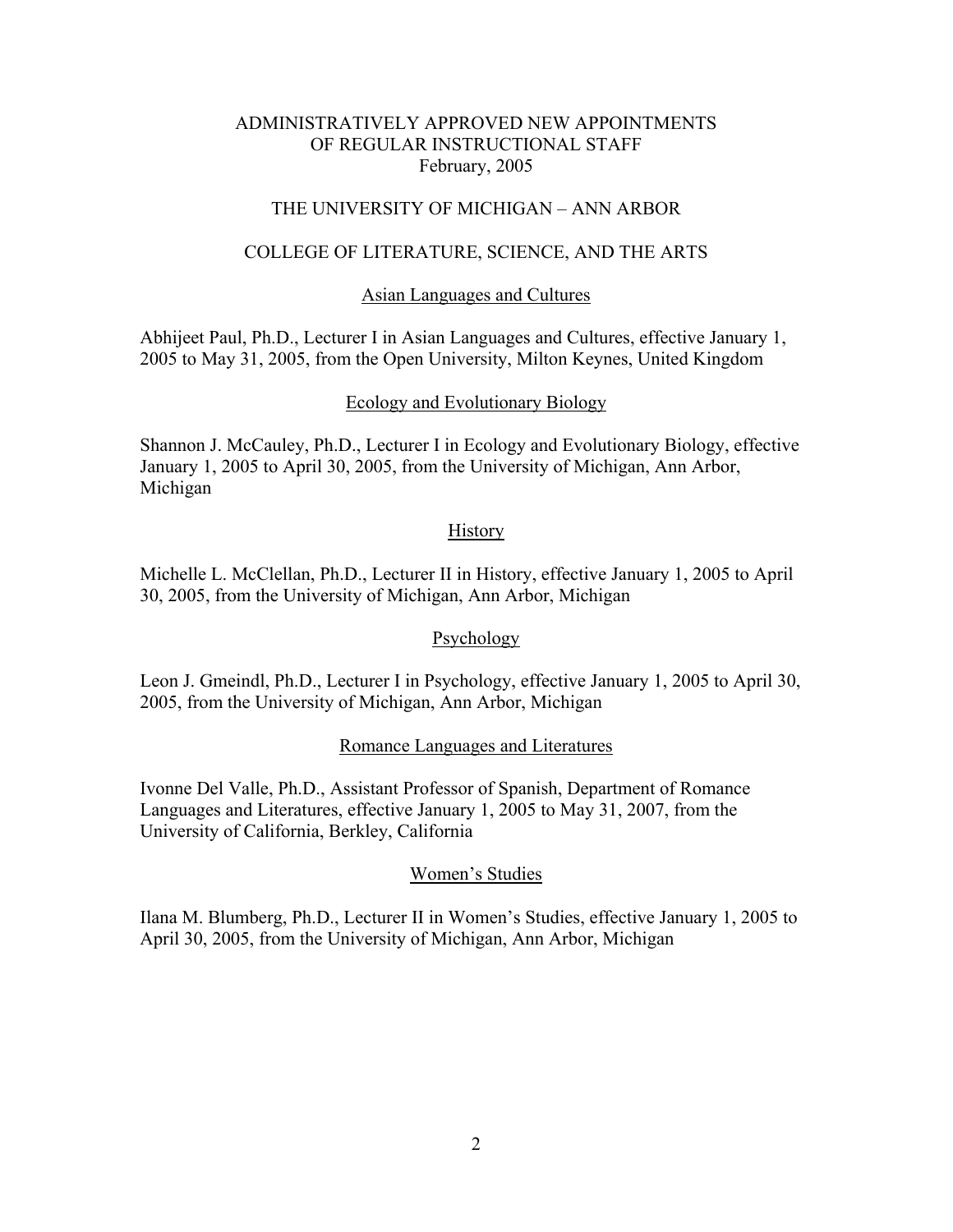# THE UNIVERSITY OF MICHIGAN – ANN ARBOR

### MEDICAL SCHOOL

# Biological Chemistry

Ming Lei, Ph.D., Assistant Professor of Biological Chemistry, effective December 15, 2004 to December 14, 2005, from the University of Michigan, Ann Arbor, Michigan

### SCHOOL OF NURSING

Carolynn A. Kellogg, M.S.N., Clinical Lecturer in Nursing, effective January 1, 2005 to April 30, 2005, from the Munson Medical Center, Traverse City, Michigan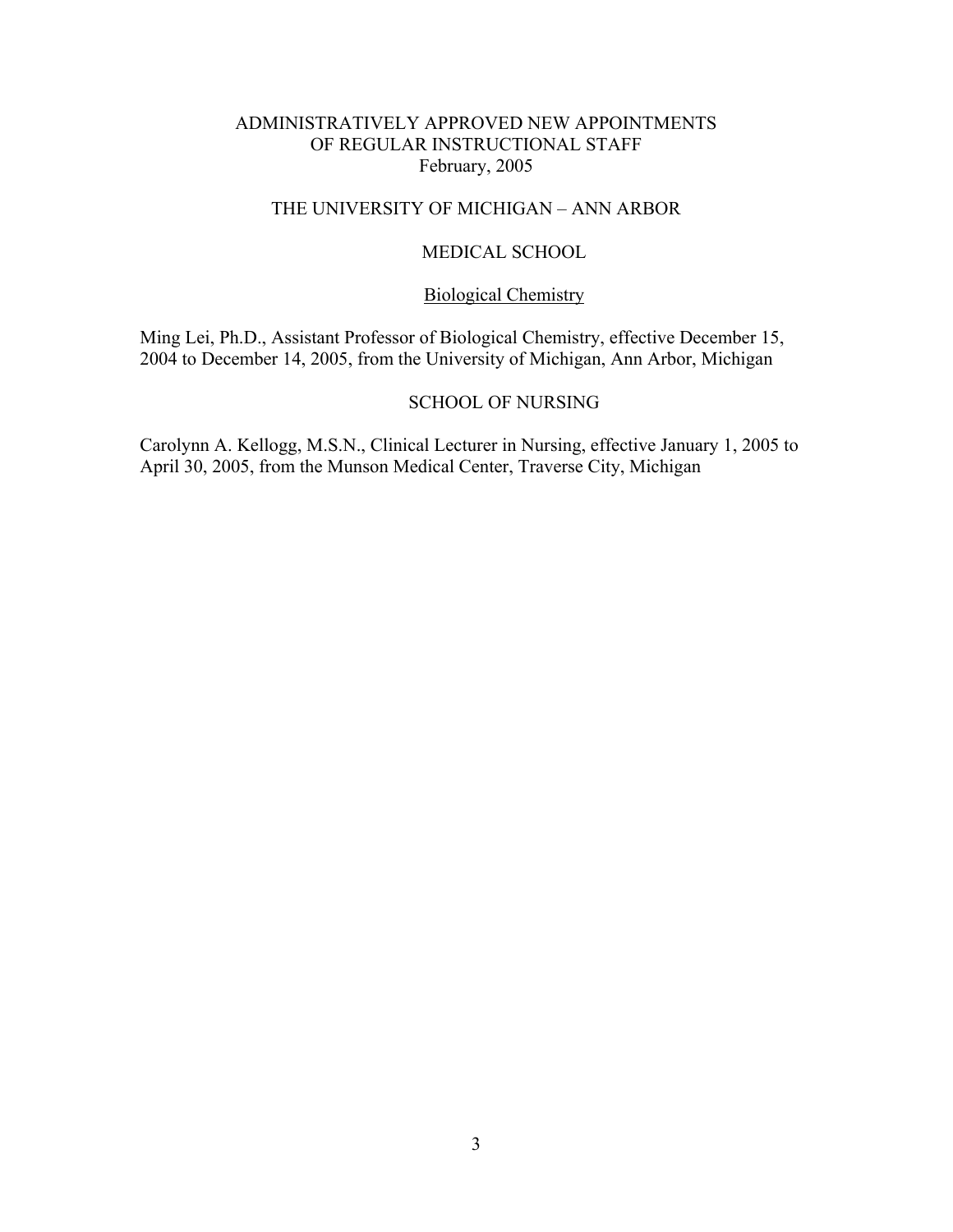# THE UNIVERSITY OF MICHIGAN – DEARBORN

# COLLEGE OF ENGINEERING AND COMPUTER SCIENCE

# Electrical and Computer Engineering

Anthony C. Tisler, M.S.E.E., Lecturer in Electrical and Computer Engineering, effective January 1, 2005 to April 30, 2005, from the Jabil Circuit, Auburn Hills, Michigan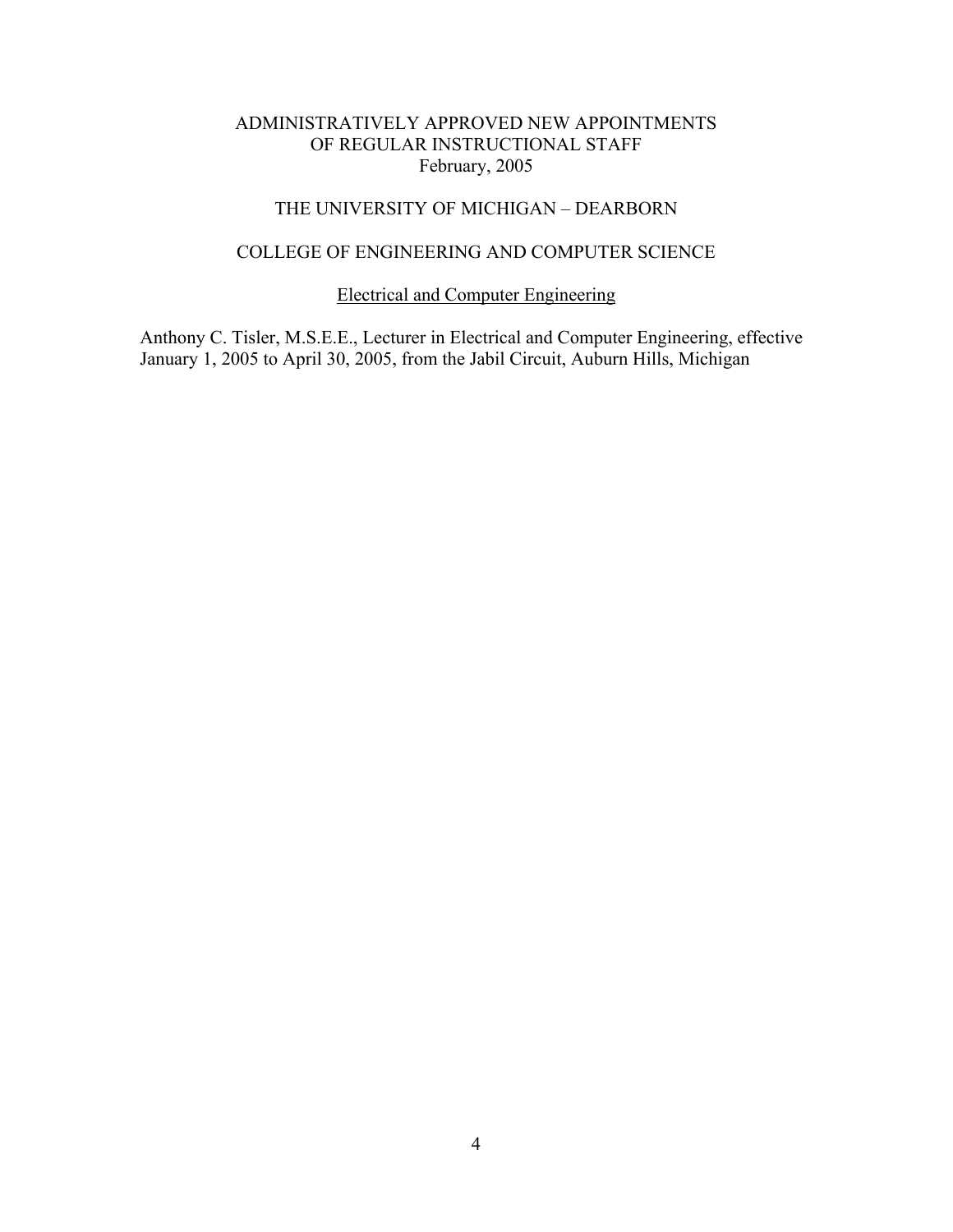# THE UNIVERSITY OF MICHIGAN – FLINT

### COLLEGE OF ARTS AND SCIENCES

#### Africana Studies

Carolyn N. Wistrand, M.A., Lecturer in Africana Studies, effective January 1, 2005 to April 30, 2005, from the University of Michigan, Flint, Michigan

#### Art

Carlos Cruz, B.F.A., Lecturer in Art, effective January 1, 2005 to April 30, 2005, from the Michigan State University, East Lansing, Michigan

#### Biology

Charles C. Johnston, M.D., Lecturer in Biology, effective January 1, 2005 to April 30, 2005, from the University of Michigan, Flint, Michigan

Michele E. Lambaria, B.S., Lecturer in Biology, effective January 1, 2005 to April 30, 2005, from the University of Michigan, Flint, Michigan

Jill A. Slater, B.S., Lecturer in Biology, effective January 1, 2005 to April 30, 2005, from the Maple Home School Cooperative, Clawson, Michigan

#### **Chemistry**

Douglas P. Herzog, M.S., Lecturer in Chemistry, effective January 1, 2005 to April 30, 2005, from the E. I. DuPont de Nemours, Incorporated, Flint, Michigan

#### Economics

William L. DeFrance, M.Ed., Lecturer in Economics, effective January 1, 2005 to April 30, 2005, from the University of Michigan, Flint, Michigan

#### Music

Walter K. Kimsey, Assoc., Lecturer in Music, effective January 1, 2005 to April 30, 2005, from the Walgreen's, Lake Orion, Michigan

Jeffrey P. McCray, M. Mus., Lecturer in Music, effective September 1, 2004 to December 31, 2004, from the Michigan State University, East Lansing, Michigan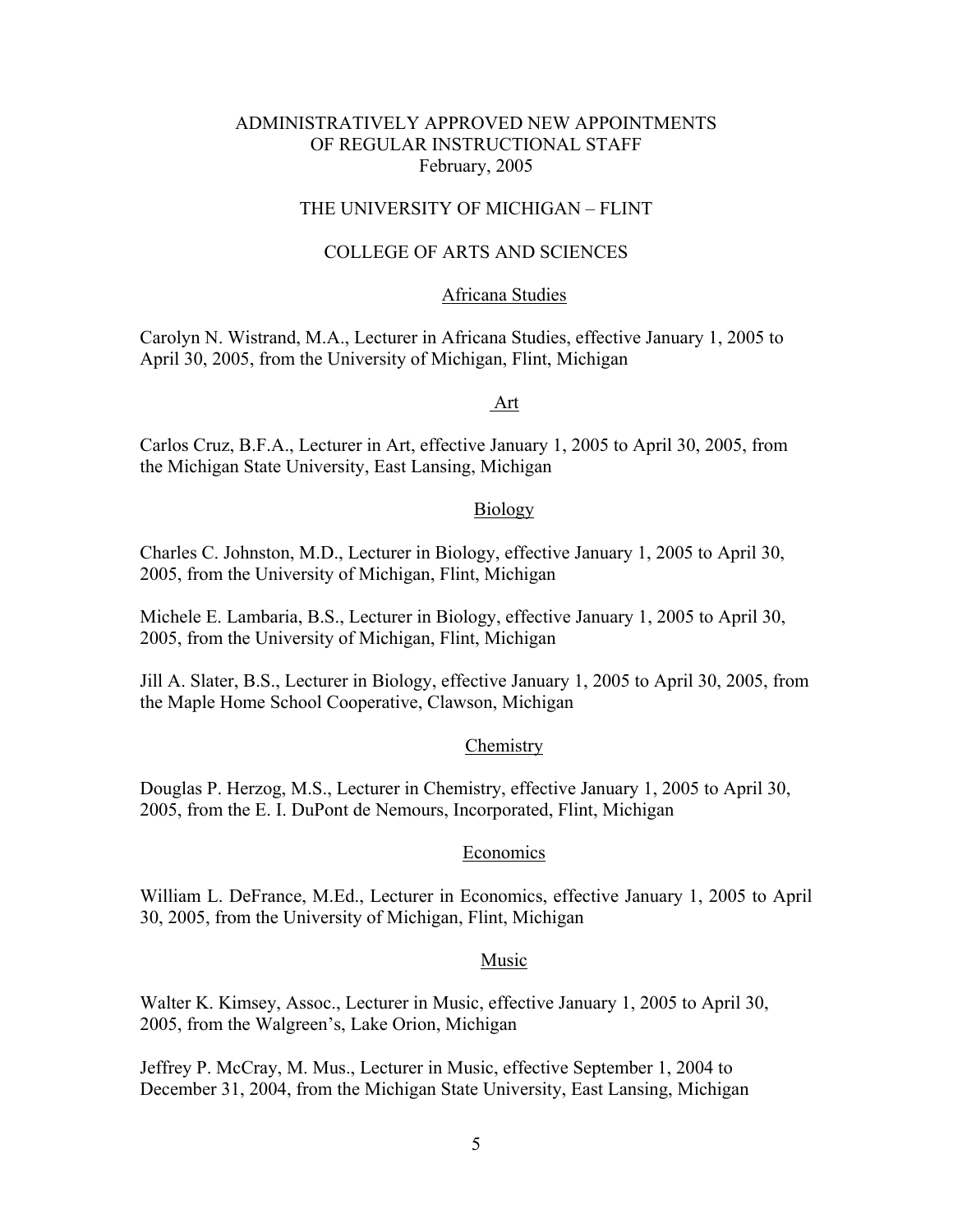## THE UNIVERSITY OF MICHIGAN – FLINT

### COLLEGE OF ARTS AND SCIENCES (continued)

### Sociology/Anthropology/Criminal Justice

Charles J. Spurlock, M.A., Lecturer in Sociology, Department of Sociology/Anthropology/Criminal Justice, effective January 1, 2005 to April 30, 2005, from the Michigan State University, East Lansing, Michigan

#### Theatre and Dance

Jeanine A. Cull, B.A., Lecturer in Theatre and Dance, effective January 1, 2005 to April 30, 2005, from the Michigan State University, East Lansing, Michigan

Mary E. Farris, B.F.A., Lecturer in Theatre and Dance, effective January 1, 2005 to April 30, 2005, from the Joanne's Dance Extension, Plymouth, Michigan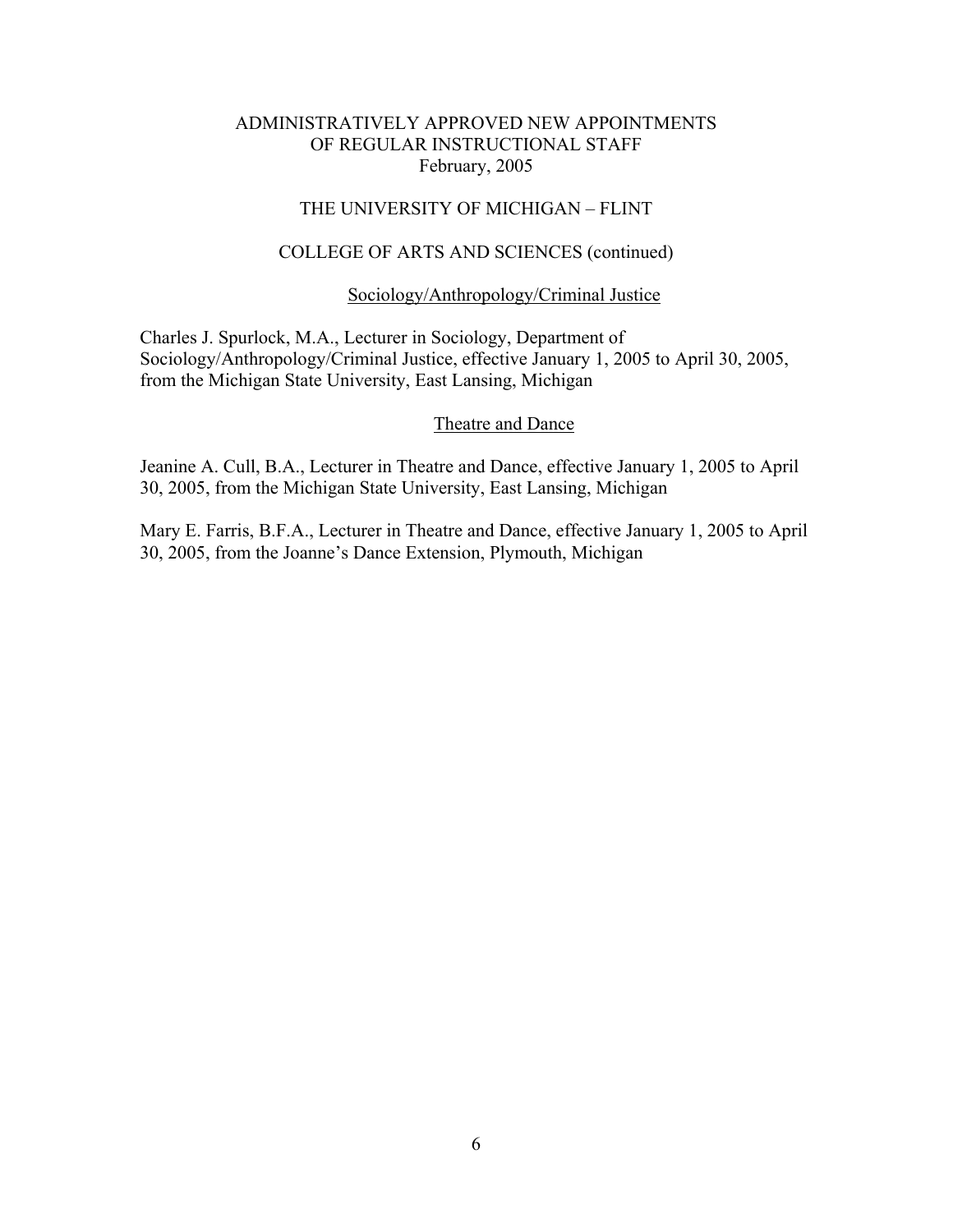# ADMINISTRATIVELY APPROVED PROMOTIONS, JOINT APPOINTMENTS, TRANSFERS OR DISCIPLINE CHANGES OF REGULAR INSTRUCTIONAL STAFF February, 2005

# THE UNIVERSITY OF MICHIGAN – ANN ARBOR

### A ALFRED TAUBMAN COLLEGE OF ARCHITECTURE AND URBAN PLANNING

Coleman A. Jordan, M. Arch., from Assistant Professor of Architecture, A Alfred Taubman College of Architecture and Urban Planning to Assistant Professor of Architecture, A Alfred Taubman College of Architecture and Urban Planning and Assistant Professor of Afro-American and African Studies, College of Literature, Science, and the Arts, effective September 1, 2004 to May 31, 2008

# COLLEGE OF LITERATURE, SCIENCE, AND THE ARTS

## Residential College

Tetsuya Sato, M.A., from Lecturer III in East Asian Studies, Residential College to Lecturer III in East Asian Studies, Residential College and Lecturer III in Asian Languages and Cultures, effective September 1, 2004 to May 31, 2007

## MEDICAL SCHOOL

## Emergency Medicine

Rebecca Cunningham, M.D., from Clinical Instructor in Emergency Medicine to Assistant Professor of Emergency Medicine, effective November 1, 2004 to October 31, 2005

## Internal Medicine

Fareed Khaja, M.B.B.S., from Clinical Lecturer in Internal Medicine to Clinical Professor of Internal Medicine, effective January 13, 2005 to June 30, 2007

## Medical School Administration

Ameed Raoof, Ph.D., from Lecturer in Cell and Developmental Biology and Lecturer in Medical Education to Lecturer in Cell and Developmental Biology and Assistant Professor of Medical Education, effective January 1, 2005 to December 31, 2005

## Surgery

Rebecca M. Minter, M.D., from Clinical Instructor in Surgery to Assistant Professor of Surgery, effective November 11, 2004 to November 10, 2005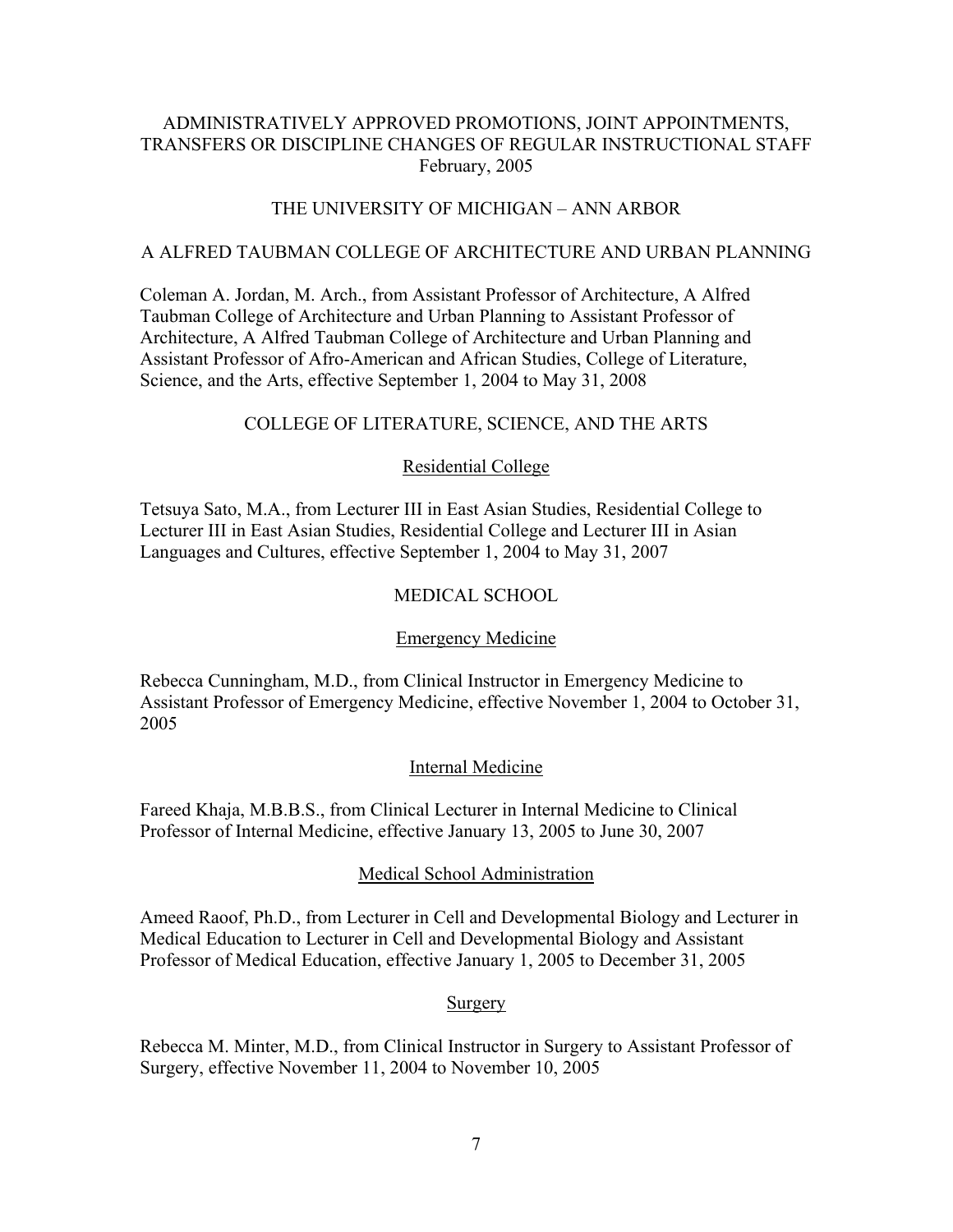# ADMINISTRATIVELY APPROVED PROMOTIONS, JOINT APPOINTMENTS, TRANSFERS OR DISCIPLINE CHANGES OF REGULAR INSTRUCTIONAL STAFF February, 2005

# THE UNIVERSITY OF MICHIGAN – ANN ARBOR

# SCHOOL OF MUSIC

Roland Vazquez, M.M., from Lecturer in Music (Jazz and Improvisation), School of Music to Lecturer in Music (Jazz and Improvisation), School of Music and Lecturer I in American Culture, College of Literature, Science, and the Arts, effective January 1, 2005 to April 30, 2005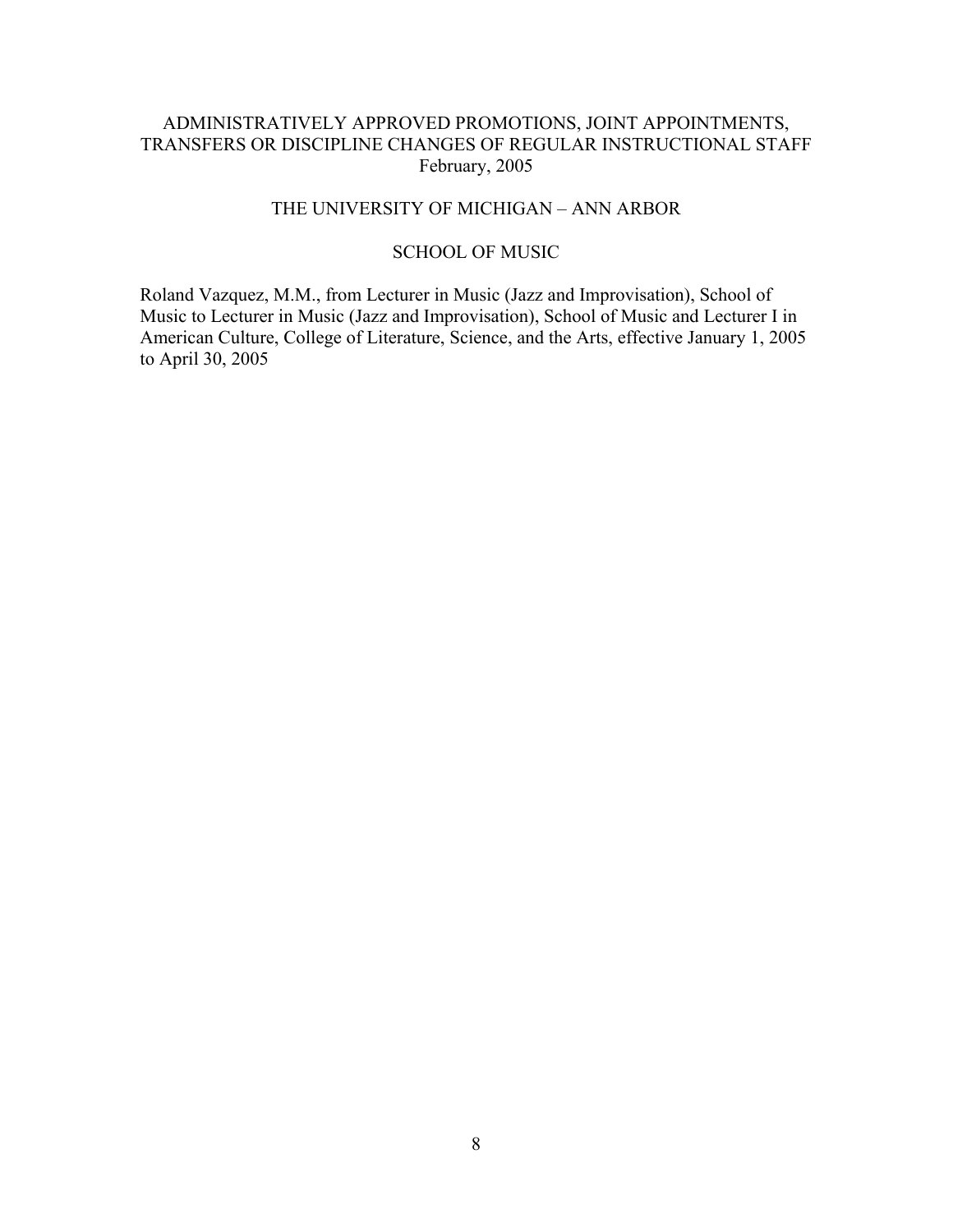# ADMINISTRATIVELY APPROVED PROMOTIONS, JOINT APPOINTMENTS, TRANSFERS OR DISCIPLINE CHANGES OF REGULAR INSTRUCTIONAL STAFF February, 2005

## THE UNIVERSITY OF MICHIGAN – FLINT

# COLLEGE OF ARTS AND SCIENCES

### School of Education and Human Services

Carolyn Campbell, Ph.D., from Lecturer in Sociology, Department of Sociology/Anthropology/Criminal Justice, College of Arts and Sciences to Lecturer in Sociology, Department of Sociology/Anthropology/Criminal Justice, College of Arts and Science and Lecturer in Education, School of Education and Human Services, effective September 1, 2004 to December 31, 2004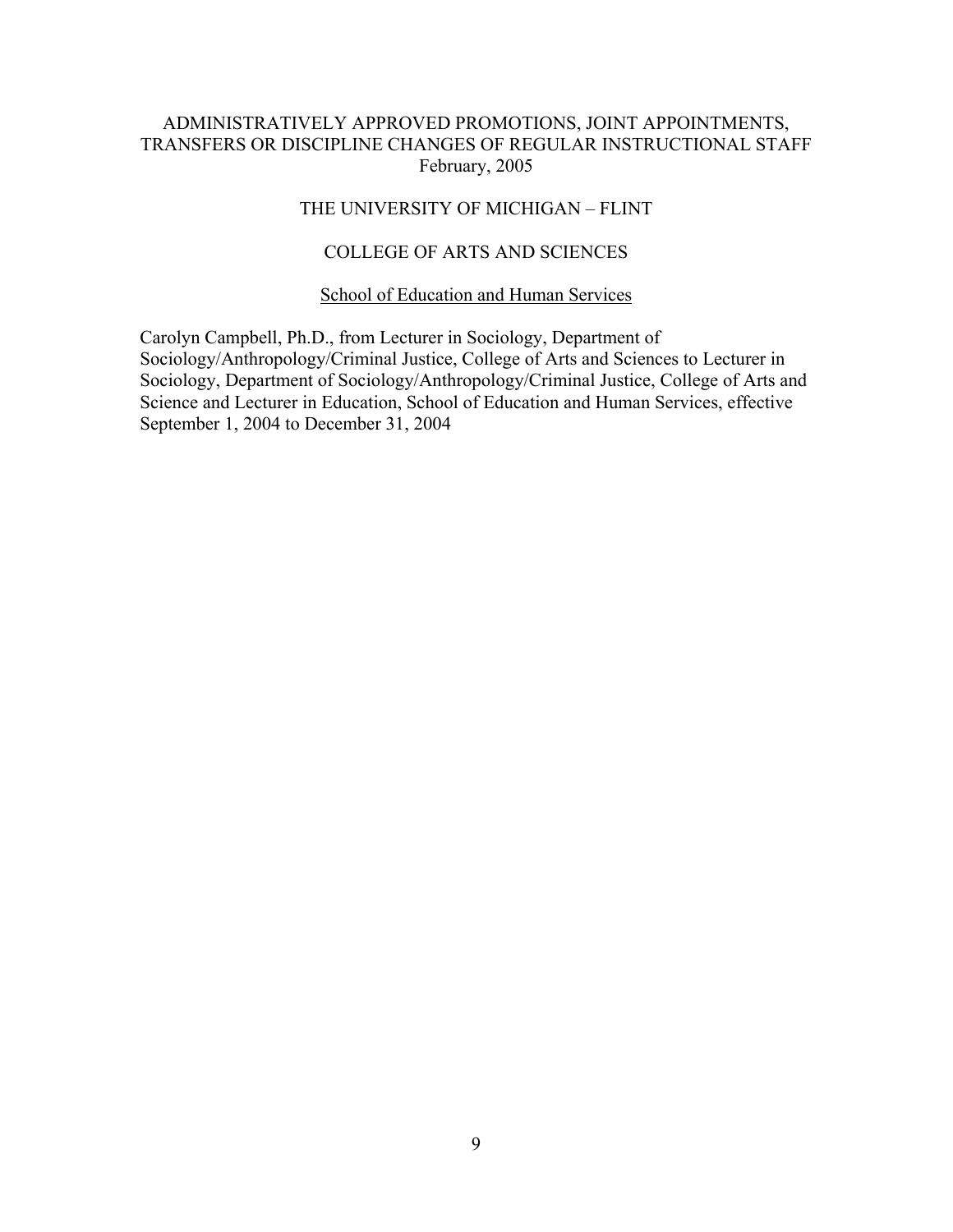# ADMINISTRATIVELY APPROVED EMERITUS/A FACULTY APPOINTMENTS February, 2005

### THE UNIVERSITY OF MICHIGAN – ANN ARBOR

### SCHOOL OF EDUCATION

Rudolf B. Schmerl, Ph.D., Associate Professor Emeritus of Education, effective January 1, 2005 to April 30, 2005

# COLLEGE OF ENGINEERING

### Aerospace Engineering

Joe G. Eisley, Ph.D., Professor Emeritus of Aerospace Engineering, effective January 1, 2005 to April 30, 2005

Donald T. Greenwood, Ph.D., Professor Emeritus of Aerospace Engineering, effective January 1, 2005 to April 30, 2005

#### Materials Science and Engineering

John C. Bilello, Ph.D., Professor Emeritus of Materials Science and Engineering, effective January 1, 2005 to June 30, 2005

Robert D. Pehlke, SC.D., Professor Emeritus of Metallurgical Engineering, Department of Materials Science and Engineering, effective January 1, 2005 to July 31, 2005

## COLLEGE OF LITERATURE, SCIENCE, AND THE ARTS

English Language and Literature

Lyall Powers, Ph.D., Professor Emeritus of English Language and Literature and Professor Emeritus of Curriculum Support, effective January 1, 2005 to April 30, 2005

#### Political Science

J. David Singer, Ph.D., Professor Emeritus of Political Science, effective January 1, 2005 to April 30, 2005

## Psychology

Donald R. Brown, Ph.D., Professor Emeritus of Psychology, January 1, 2005 to April 30, 2005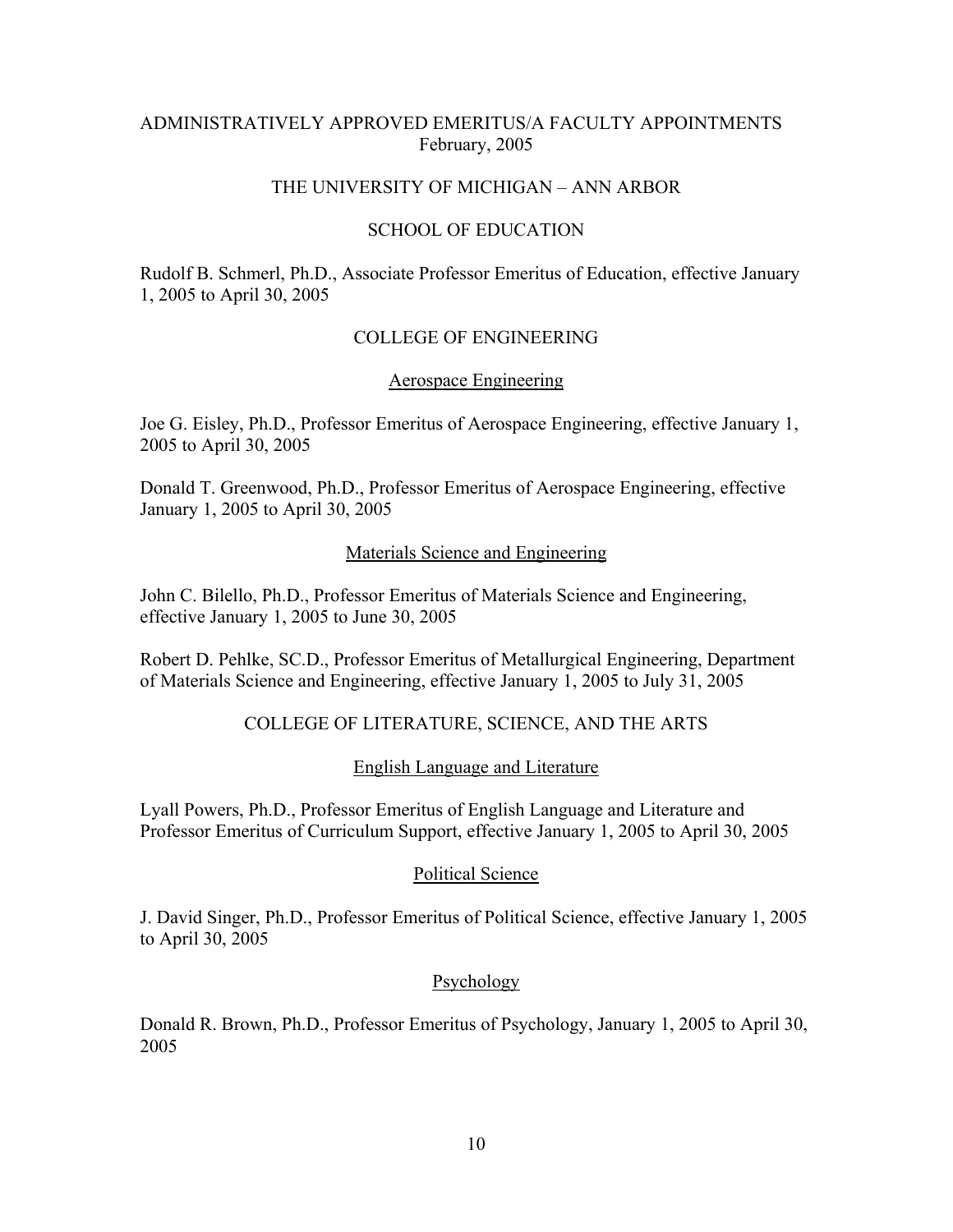# ADMINISTRATIVELY APPROVED EMERITUS/A FACULTY APPOINTMENTS February, 2005

### THE UNIVERSITY OF MICHIGAN – ANN ARBOR

### MEDICAL SCHOOL

#### Pediatrics and Communicable Diseases

Mason Barr, Jr., M.D., Professor Emeritus of Pediatrics and Communicable Diseases, Professor Emeritus of Teratology, Department of Pathology and Professor Emeritus of Obstetrics and Gynecology, effective July 1, 2004 to June 30, 2005

Dietrich W. Roloff, M.D., Professor Emeritus of Pediatrics and Communicable Diseases, effective January 1, 2005 to December 31, 2005

#### Obstetrics and Gynecology

Rudi Ansbacher, M.D., Professor Emeritus of Obstetrics and Gynecology, effective January 1, 2005 to December 31, 2005

Mel L. Barclay, M.D., Associate Professor Emeritus of Obstetrics and Gynecology, effective February 1, 2005 to January 31, 2006

#### SCHOOL OF SOCIAL WORK

William C. Birdsall, Ph.D., Associate Professor Emeritus of Social Work, effective January 1, 2005 to April 30, 2005

Frank F. Maple, Jr., M.S.W., Professor Emeritus of Social Work, effective January 1, 2005 to August 31, 2005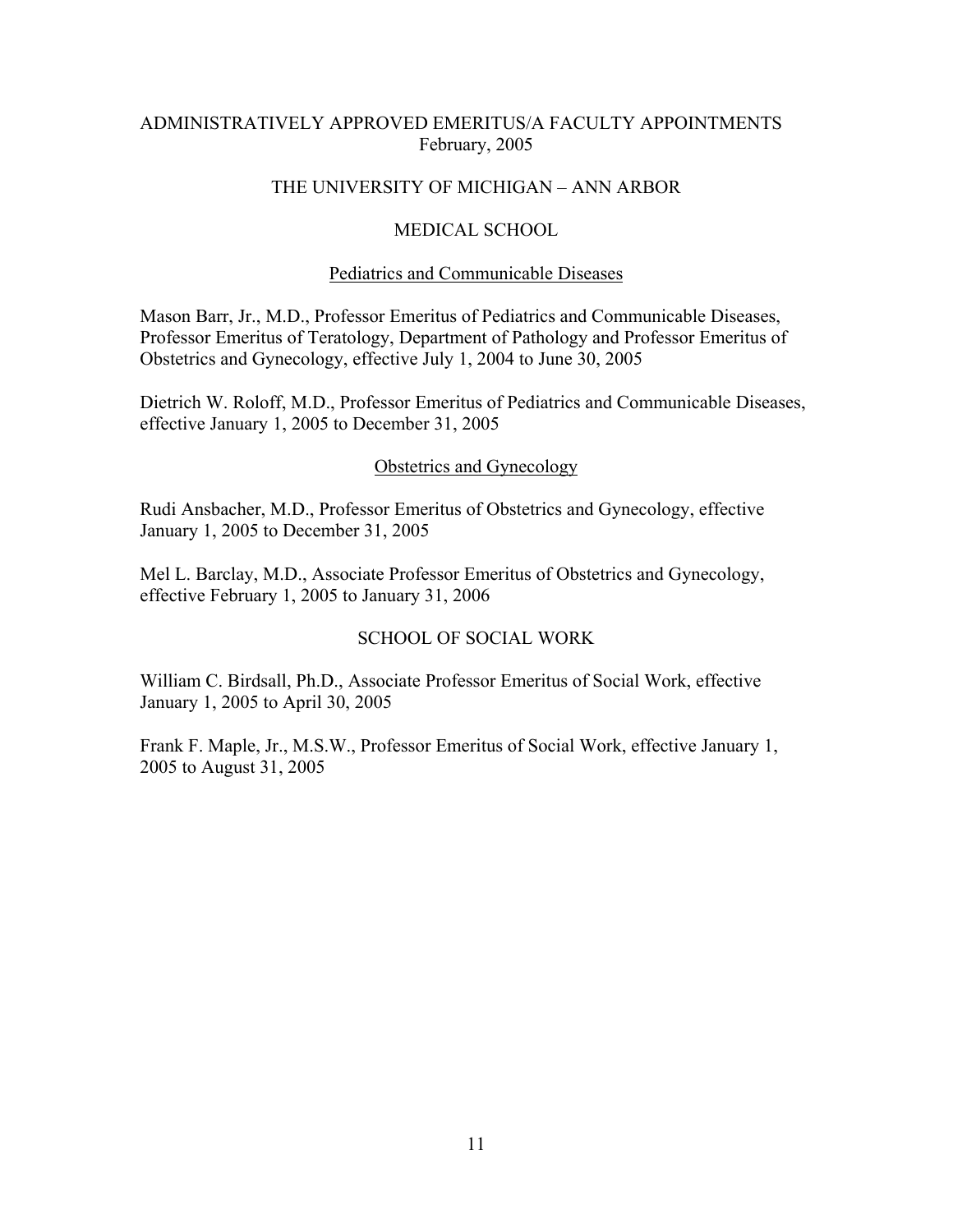# ADMINISTRATIVELY APPROVED EMERITUS/A FACULTY APPOINTMENTS February, 2005

### THE UNIVERSITY OF MICHIGAN – FLINT

### SCHOOL OF MANAGEMENT

Dennis F. Ellis, Ph.D., Professor Emeritus of Business Economics, effective January 1, 2005 to April 30, 2005

Richard W. Fortner, D.B.A., Dean Emeritus and Professor Emeritus of Management, effective January 1, 2005 to April 30, 2005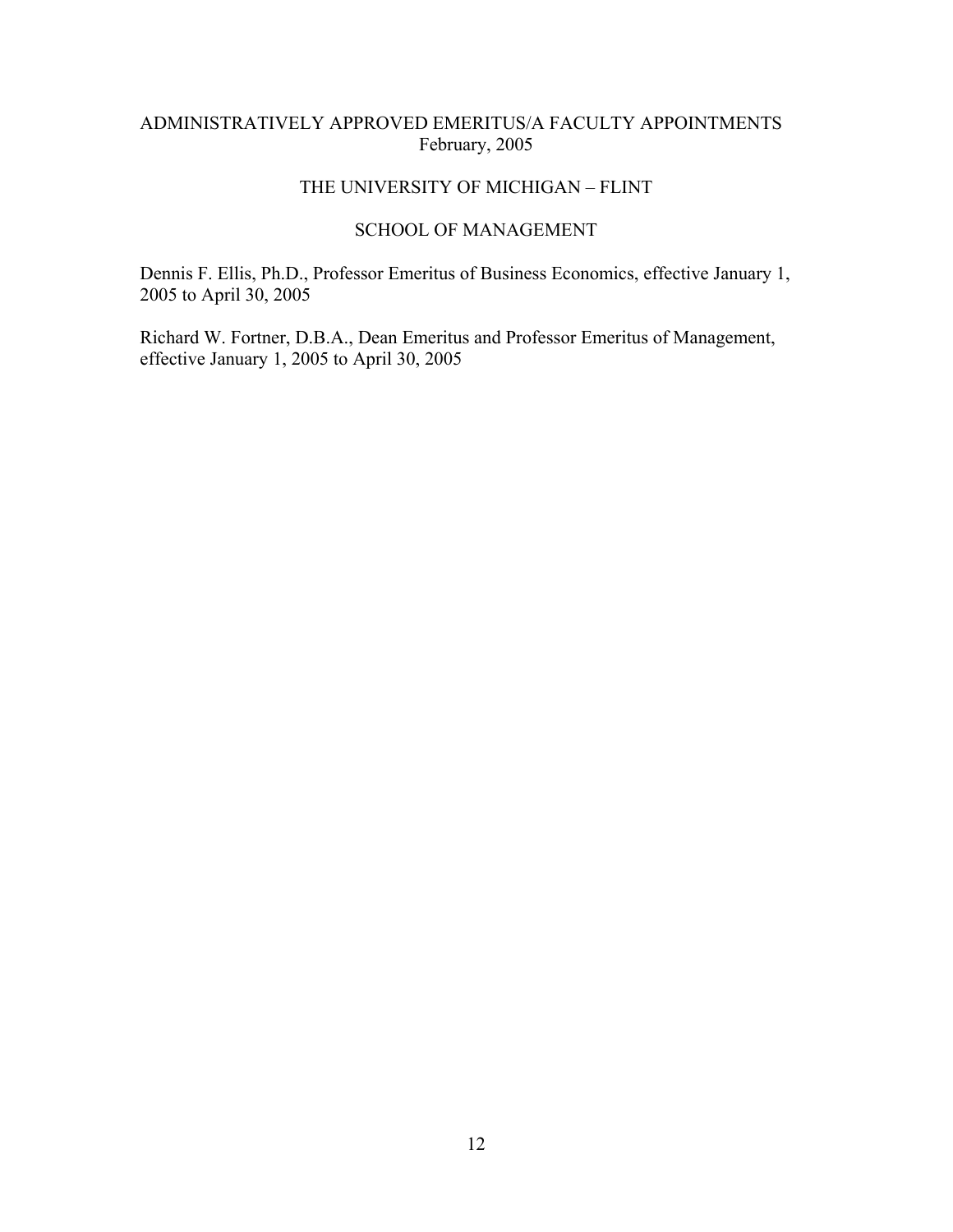### THE UNIVERSITY OF MICHIGAN – ANN ARBOR

#### SCHOOL OF DENTISTRY

Lisa A. Tedesco, Ph.D., Professor of Dentistry, with tenure, on administrative leave effective February 1, 2005 to July 31, 2005.

### SCHOOL OF EDUCATION

Joseph S. Krajcik, Ph.D., Professor of Education, with tenure, on sabbatical leave effective January 1, 2005 to May 31, 2005, to work on a book that will present lessons learned from designing curriculum materials associated with work on the Center for Learning Technologies on urban schools. Work will be done in Ann Arbor, Michigan.

#### LAW SCHOOL

Beth H. Wilensky, J.D., Clinical Assistant Professor of Law, on child care leave effective February 5, 2005 to February 27, 2005.

#### COLLEGE OF LITERATURE, SCIENCE, AND THE ARTS

#### Anthropology

Katherine M. Verdery, Ph.D., Eric R Wolf Professor of Anthropology and Professor of Anthropology, with tenure, on scholarly activity leave effective January 1, 2005 to May 31, 2005, to co-author a book from a collaborative project. Work will be done at the Russell Sage Foundation, New York, New York.

#### Asian Languages and Cultures

Lydia Liu, Ph.D., Helmut F Stern Professor of Chinese Studies, Professor of Asian Languages and Cultures, with tenure and Professor of Comparative Literature, with tenure, on scholarly activity leave effective September 1, 2004 to May 31, 2005, to perform research on the mutual embeddedness of cultural and economic meanings in the global circulation of porcelain or chinaware. Work will be done in Berlin, Germany.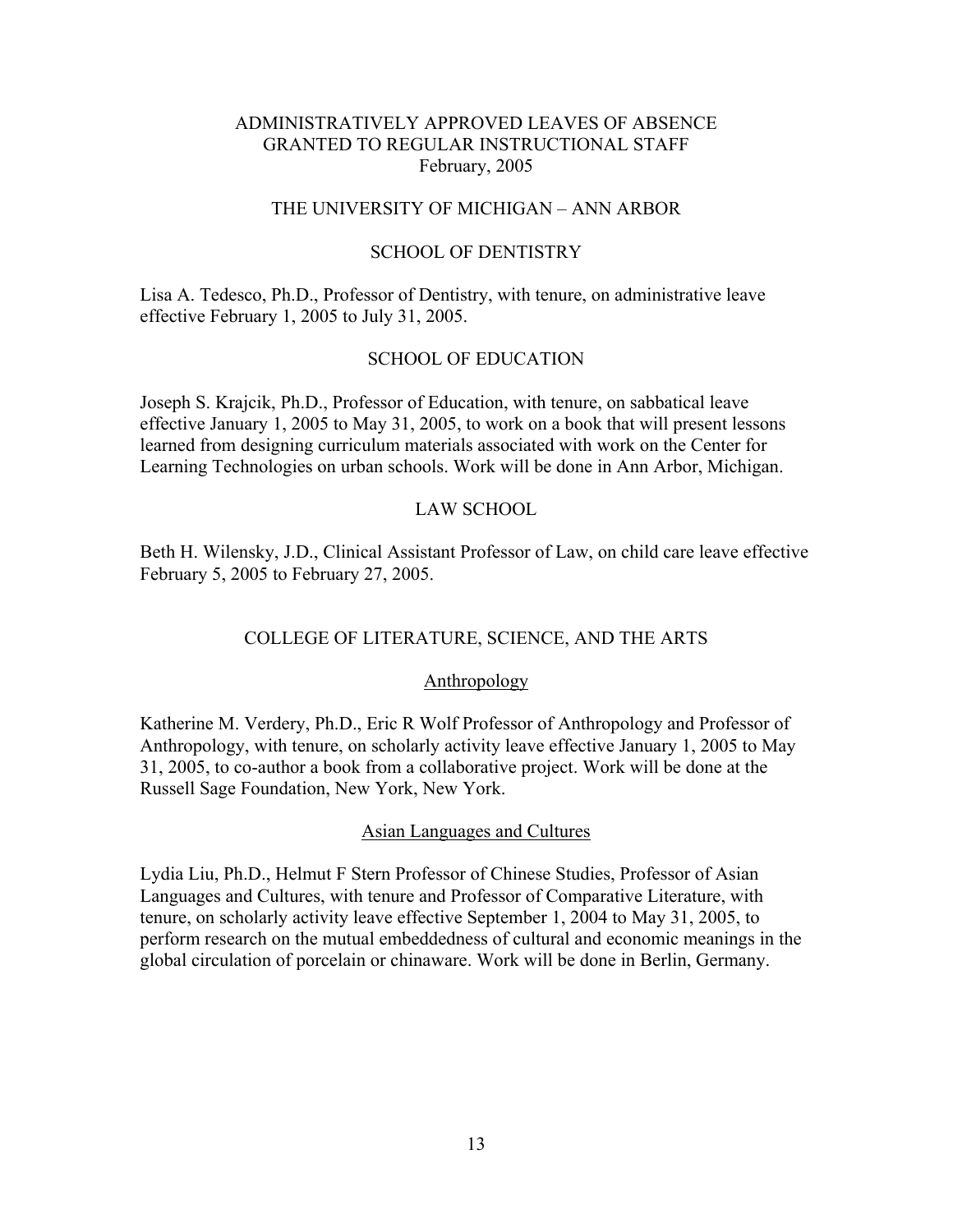# THE UNIVERSITY OF MICHIGAN – ANN ARBOR

#### COLLEGE OF LITERATURE, SCIENCE, AND THE ARTS (continued)

#### Asian Languages and Cultures (continued)

William H. Baxter, III, Ph.D., Associate Professor of Chinese Languages and Literatures, Department of Asian Languages and Cultures, with tenure and Associate Professor of Chinese Languages and Literatures, Program in Linguistics, without tenure, on extended sick leave effective January 1, 2005 to April 4, 2005.

#### Classical Studies

Arthur M. Verhoogt, Ph.D., Associate Professor of Papyrology and Greek, Department of Classical Studies, with tenure, on duty off campus leave effective January 1, 2005 to December 31, 2005, to work on a manuscript titled: Comparative Ethno-Archaeological Research. Work will be done in Mali, West Africa.

Christi A. Merrill, Ph.D., Assistant Professor of Comparative Literature and Assistant Professor of Asian Languages and Cultures, on scholarly activity leave effective September 1, 2004 to May 31, 2005, to finalize a manuscript titled "Figures of Translation: Post Colonial Riddles of Identity". Work will be done in Ithaca, New York.

#### Economics

David A. Lam, Ph.D., Professor of Economics, with tenure, on sabbatical leave effective September 1, 2004 to August 31, 2005, to collaborate with faculty at the University of Cape Town, researching a longitudinal survey of youth and writing papers on education, inequality, and the impact of HIV/AIDS on families in South Africa. Work will be done in Cape Town, South Africa.

#### English Language and Literature

Betty L. Bell, Ph.D., Associate Professor of English, Women's Studies and American Literature, Department of English Language and Literature, with tenure, on duty off campus leave effective January 1, 2005 to May 31, 2005, on research leave. Work will be done in Ann Arbor, Michigan.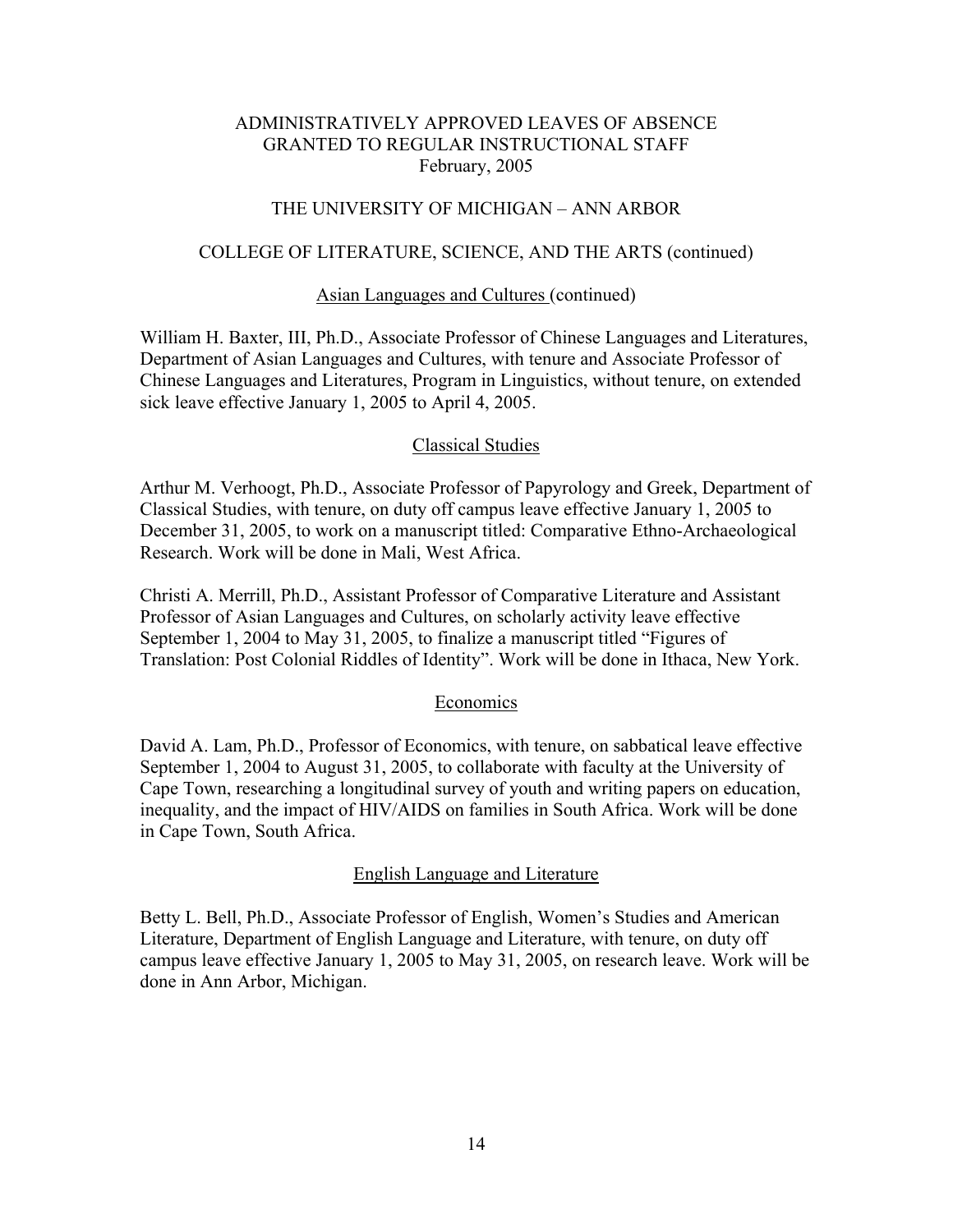# THE UNIVERSITY OF MICHIGAN – ANN ARBOR

#### COLLEGE OF LITERATURE, SCIENCE, AND THE ARTS (continued)

#### Geological Sciences

Lars P. Stixrude, Ph.D., Professor of Geological Sciences, with tenure, on scholarly activity leave effective January 1, 2005 to May 31, 2005, to conduct collaborative research with faculty from the University of California, Berkeley. Work will be done in Berkeley, California.

#### History of Art

Alexander D. Potts, Ph.D., Max Loehr Collegiate Professor of the History of Art and Professor of History of Art, with tenure, on scholarly activity leave effective January 1, 2005 to May 31, 2005, to conduct research on the Kaprow papers for a book project titled "Between Commitment and Consumerism". Work will be done in Los Angeles, California.

#### **History**

Richard L. Turits, Ph.D., Associate Professor of History, with tenure, and Associate Professor of Afro-American and African Studies, with tenure, on scholarly activity leave effective January 1, 2005 to May 31, 2005, to research and write a book titled "Race Beyond the Plantation: Slavery and Freedom in the Greater Spanish Caribbean". Work will be done in Ann Arbor, Michigan.

#### Mathematics

Loren R. Spice, Ph.D., Assistant Professor of Mathematics, on personal leave effective January 1, 2005 to May 31, 2005, to perform research with J.K. Vuand and F. Shahidi. Work will be done in West Lafayette, Indiana.

Bernardo Uribe, Ph.D., Assistant Professor of Mathematics, on personal leave effective January 1, 2005 to May 31, 2005, to perform research. Work will be in done Bogota, Columbia.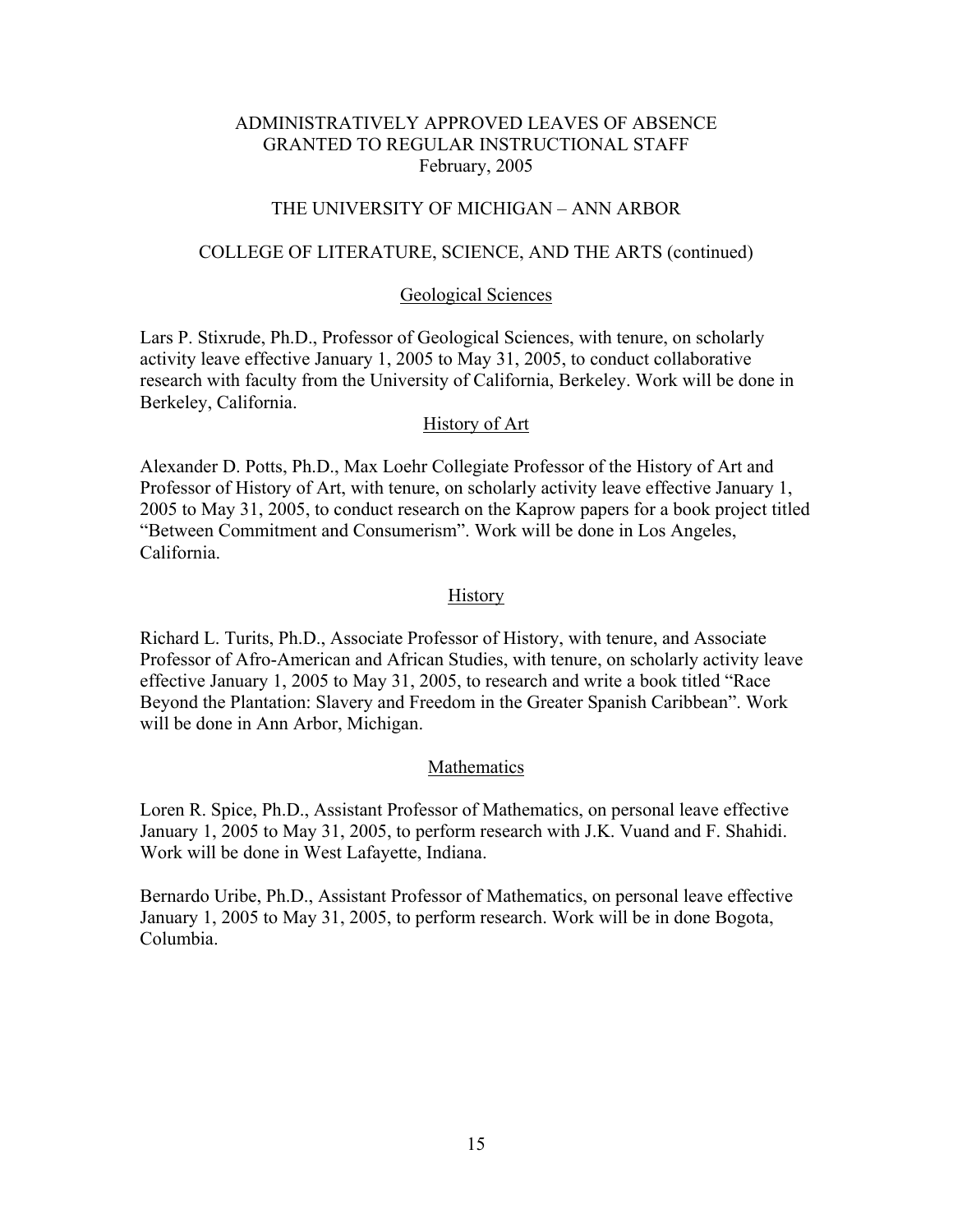### THE UNIVERSITY OF MICHIGAN – ANN ARBOR

#### COLLEGE OF LITERATURE, SCIENCE, AND THE ARTS (continued)

#### Near Eastern Studies

Terry G. Wilfong, Ph.D., Associate Professor of Egyptology, Departmental of Near Eastern Studies, with tenure, on sabbatical leave effective September 1, 2004 to December 31, 2004 and scholarly activity leave effective January 1, 2005 to May 31, 2005, to research and write a first draft of a book titled "A History of Ancient Egypt in the Later Periods" to be published by the Cambridge University Press. Work will be done in Ann Arbor, Michigan, Chicago, Illinois and New York, New York.

#### Physics

J. Wehrley Chapman, Ph.D., Professor of Physics, with tenure, on retirement furlough effective September 1, 2007 to May 31, 2008.

David W. Gerdes, Ph.D., Associate Professor of Physics, with tenure, on scholarly activity leave effective September 1, 2004 to December 31,2004, to be a visiting scientist at the Lawrence Berkeley Laboratory to perform research on the supernova acceleration probe experiment. Work will be done in Berkeley, California.

#### Psychology

Terry E. Robinson, Ph.D., Elliott S Valenstein Professor and Professor of Psychology, with tenure, on sabbatical leave effective January 1, 2005 to May 31, 2005, to write several papers for publication and two short visits to discuss research projects of mutual interest. Work will be done in Bordeaux, France, Cambridge, England and Ann Arbor, Michigan.

Denise J. Sekaquaptewa, Ph.D., Associate Professor of Psychology, with tenure, on sabbatical leave effective January 1, 2005 to May 31, 2005, to develop research in stereotyping by conferring with colleagues at the University of Arizona, and writing two chapters on solo status and performance outcomes and a comprehensive review of my implicit stereotyping. Work will be done in Tucson, Arizona and Ann Arbor, Michigan.

#### Sociology

Michael D. Kennedy, Ph.D., Professor of Sociology, with tenure, on duty off campus leave effective January 1, 2005 to May 31, 2005, to perform research for the sociology of globalizing knowledge. Work will be done in Ann Arbor, Michigan.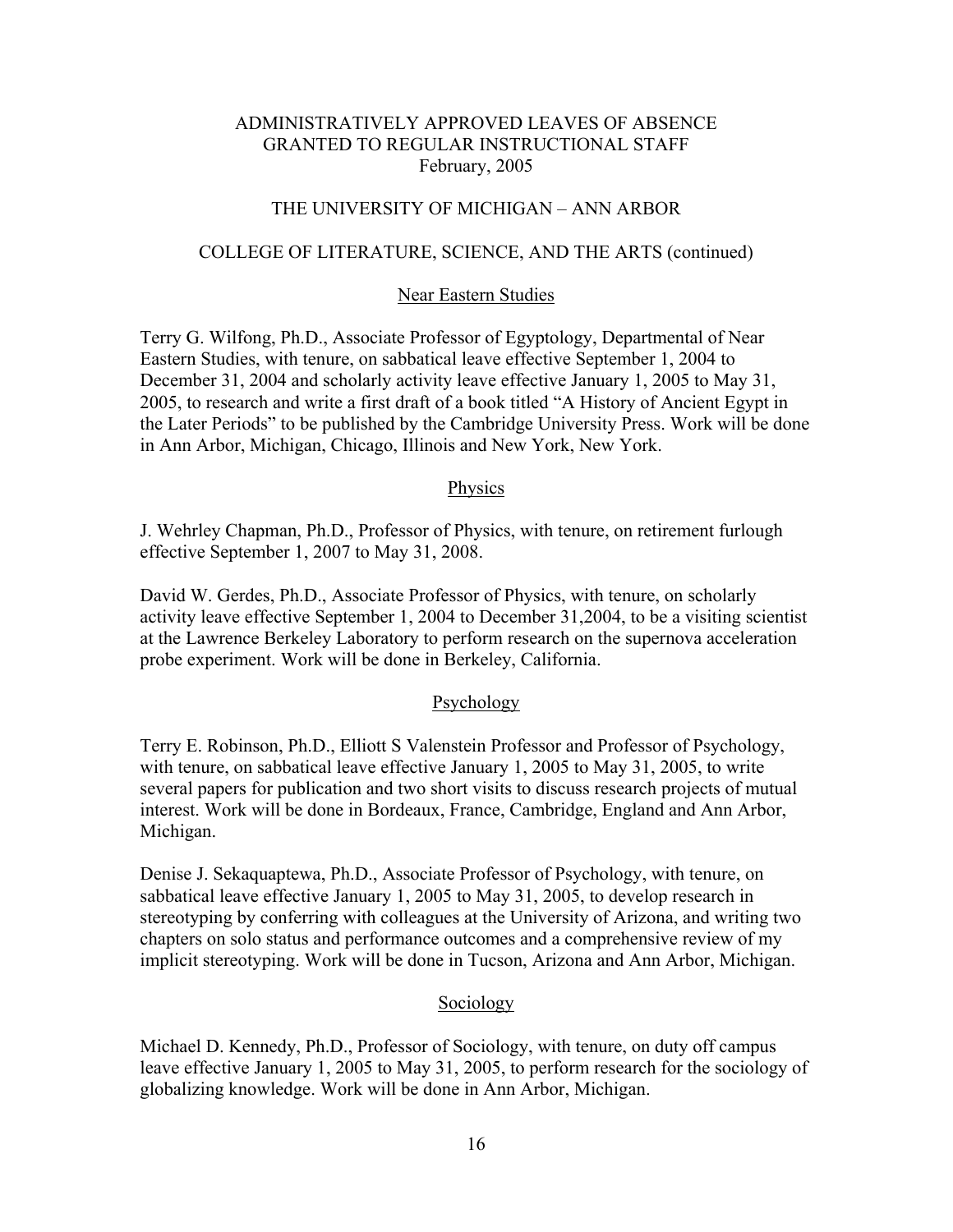## THE UNIVERSITY OF MICHIGAN – ANN ARBOR

## COLLEGE OF LITERATURE, SCIENCE, AND THE ARTS (continued)

### Sociology (continued)

Jayati Lal, Ph.D., Assistant Professor of Sociology and Assistant Professor of Women's Studies, on duty off campus leave effective January 1, 2005 to May 31, 2005, to work on a manuscript for a book. Work will be done in Ann Arbor, Michigan.

#### Women's Studies

Nesha Z. Haniff, Ph.D., Lecturer III in Women's Studies and Lecturer III in Afro-American and African Studies, on a research leave effective September 1, 2004 to December 31, 2004, to document human rights violations of people living with HIV. Work will be done in Kingston, Jamaica.

### MEDICAL SCHOOL

#### Dermatology

Jennifer L. Schwartz, M.D., Clinical Assistant Professor of Dermatology, on child care leave effective January 19, 2005 to February 22, 2005.

#### Radiology

Paul L. Sonda III, M.D., Clinical Assistant Professor of Radiology, on extended sick leave effective December 14, 2004 to February 28, 2005.

#### SCHOOL OF NURSING

Ronna B. Harwood, M.B.A., Lecturer in Nursing, on child care leave effective September 1, 2004 to May 31, 2005.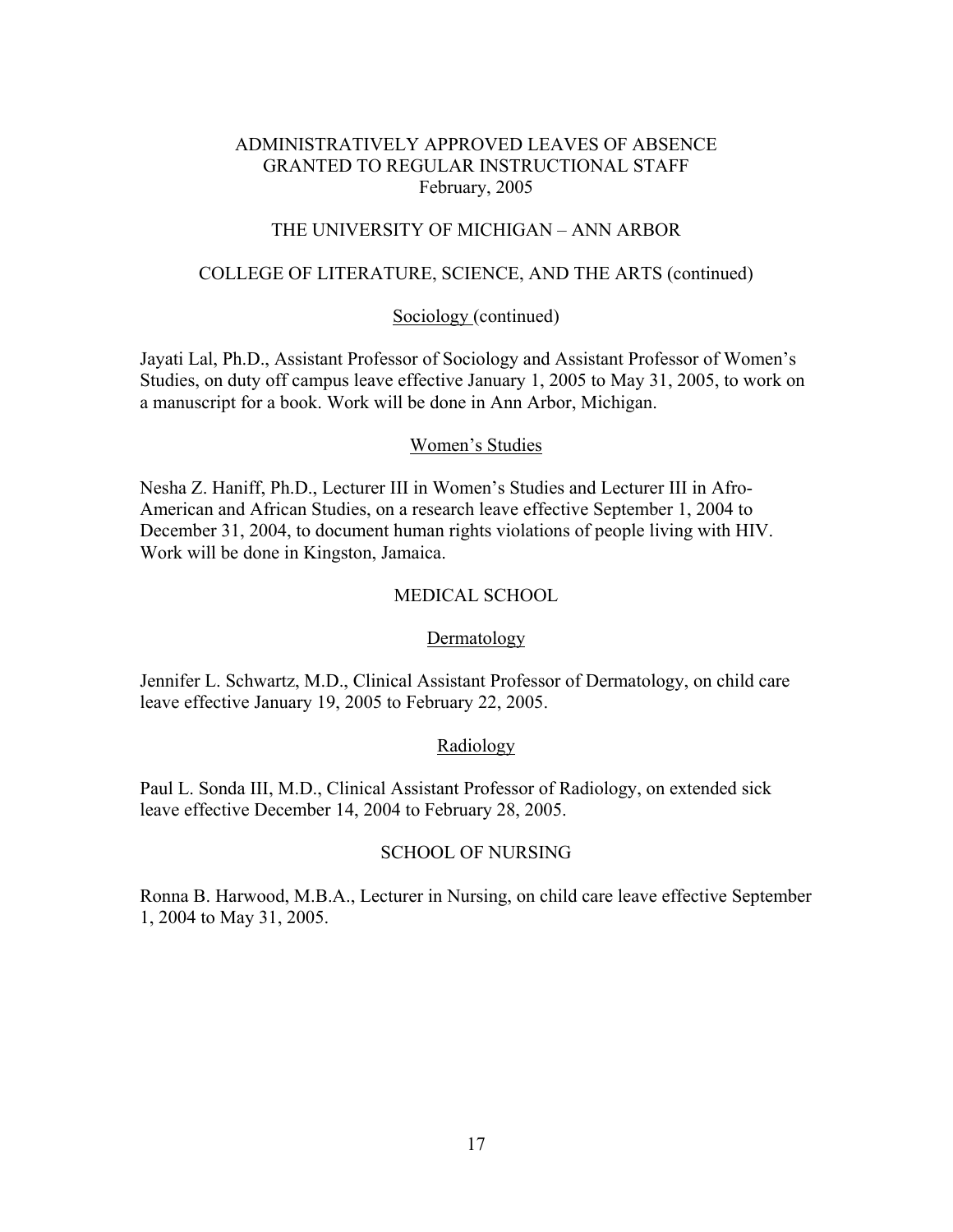## THE UNIVERSITY OF MICHIGAN – ANN ARBOR

# SCHOOL OF PUBLIC HEALTH

#### Environmental Health Sciences

David H. Garabrant, M.D., Professor of Occupational Medicine, Department of Environmental Health Sciences, with tenure, Professor of Epidemiology, without tenure, School of Public Health and Associate Professor of Emergency Medicine, without tenure, Medical School, on sabbatical leave effective September 1, 2004 to May 31, 2005, to perform research on dioxin exposure pathways among the Tittabawassee river population, and prepare analyses and write a paper on the effects of chlorpyrifos on human behavior and the nervous system. Work will be done in Ann Arbor, Michigan.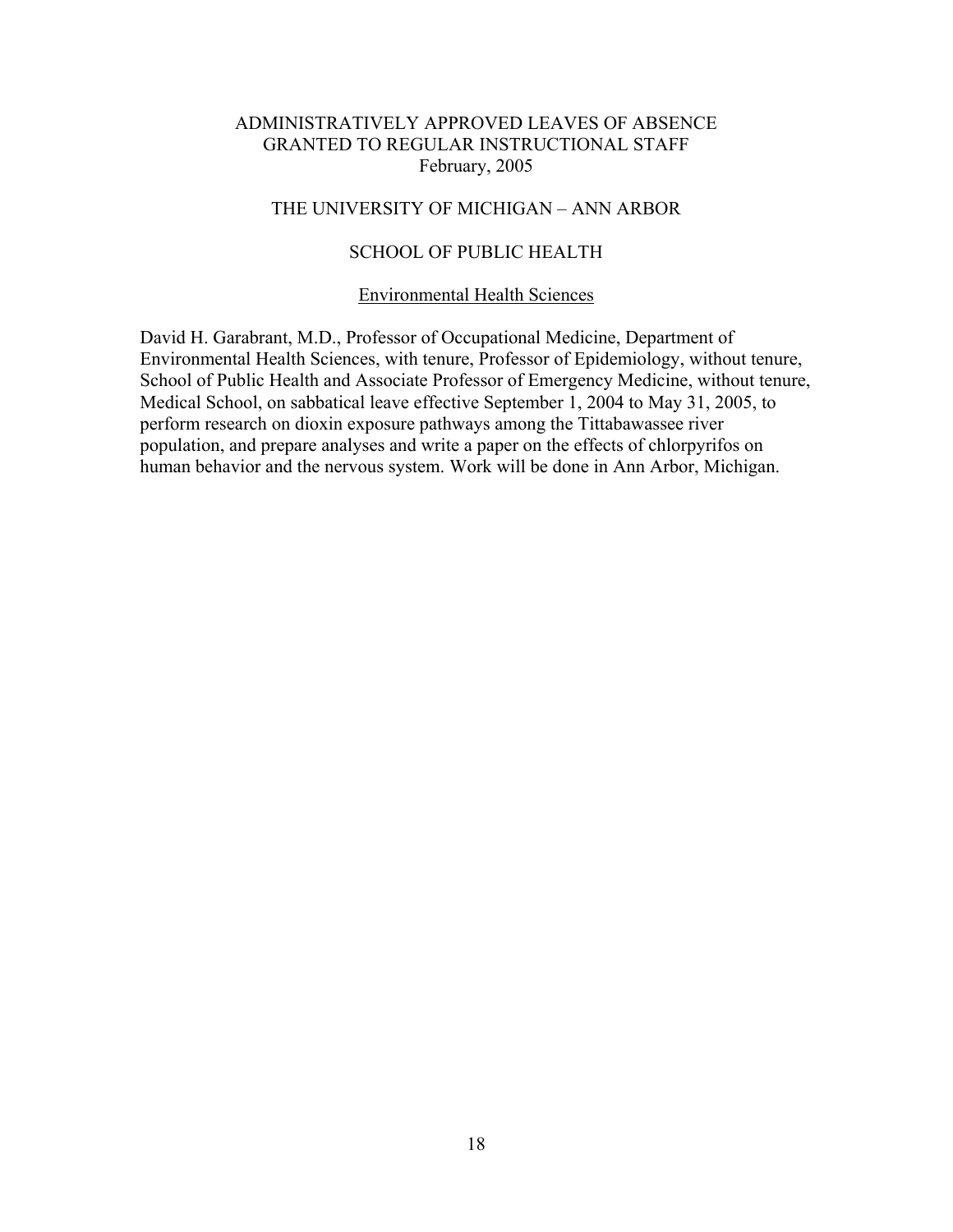## THE UNIVERSITY OF MICHIGAN – DEARBORN

# COLLEGE OF ENGINEERING AND COMPUTER SCIENCE

#### Electrical and Computer Engineering

Sridhar Lakshmanan, Ph.D., Associate Professor of Electrical and Computer Engineering, with tenure, on sabbatical leave effective January 1, 2005 to April 30, 2005, to do collaborate research with Informatics, Mathematics and Automation for la Route Automatisee (INRIA) on intelligent vehicles for urban transportation. Work will be done in Rocquencourt, France.

Dongming Zhao, Ph.D., Associate Professor of Electrical and Computer Engineering, with tenure, on sabbatical leave effective September 1, 2004 to December 31, 2004, to conduct research in fast imaging sensor technology, and modeling the auto market supply and demand, future carl residual forecast modeling, as well as enhanced floor pricing and shipping modeling. Work will be done in Dearborn, Michigan.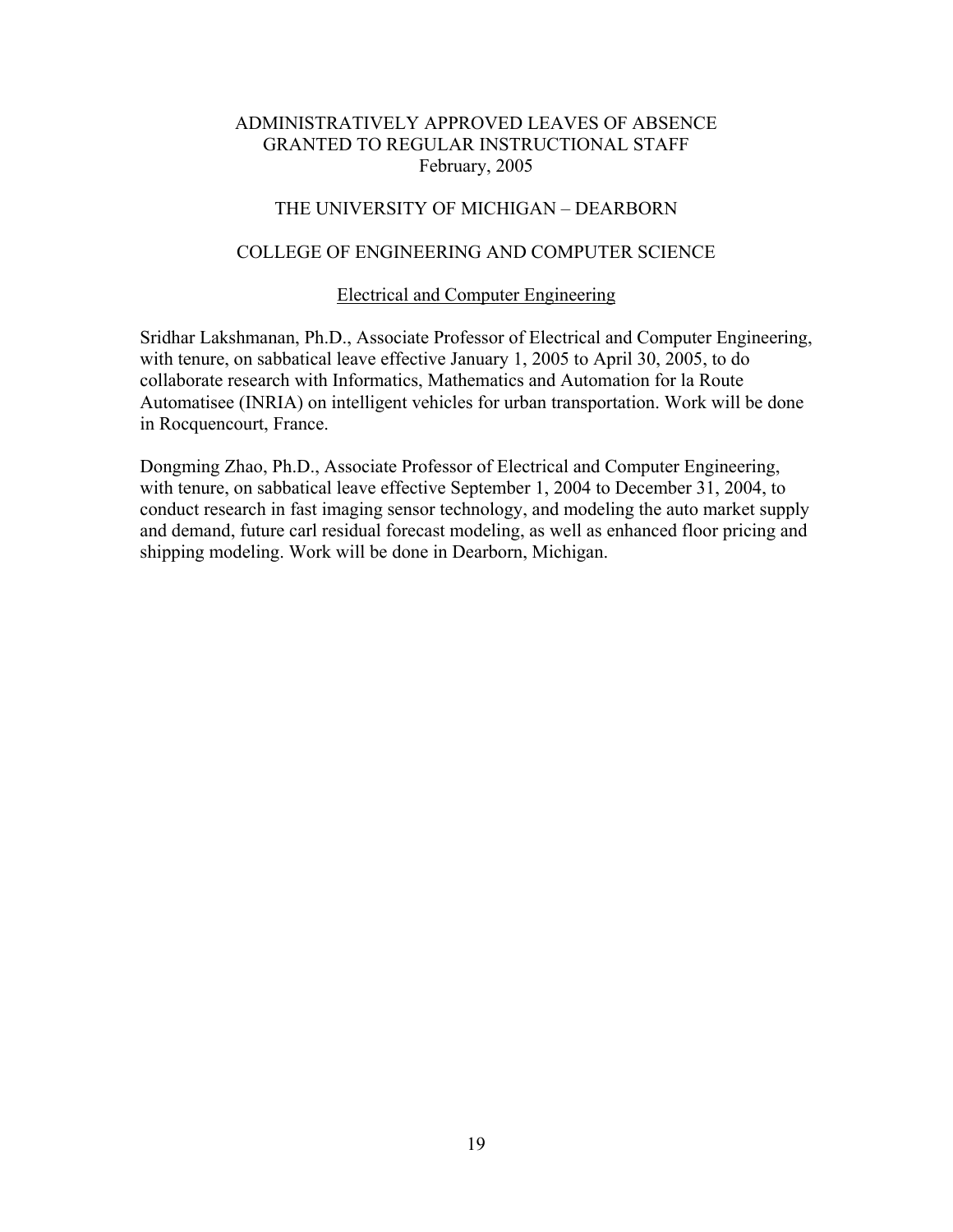# THE UNIVERSITY OF MICHIGAN – FLINT

### SCHOOL OF EDUCATION AND HUMAN SERVICES

# Social Work

Everett J. Blakely, M.S.W., Associate Professor of Social Work, with tenure, on sabbatical leave effective January 1, 2005 to May 31, 2005, to research a potential publication that looks at students attracted to the social work profession and the agency personnel who supervise them. Work will be done in Flint, Michigan.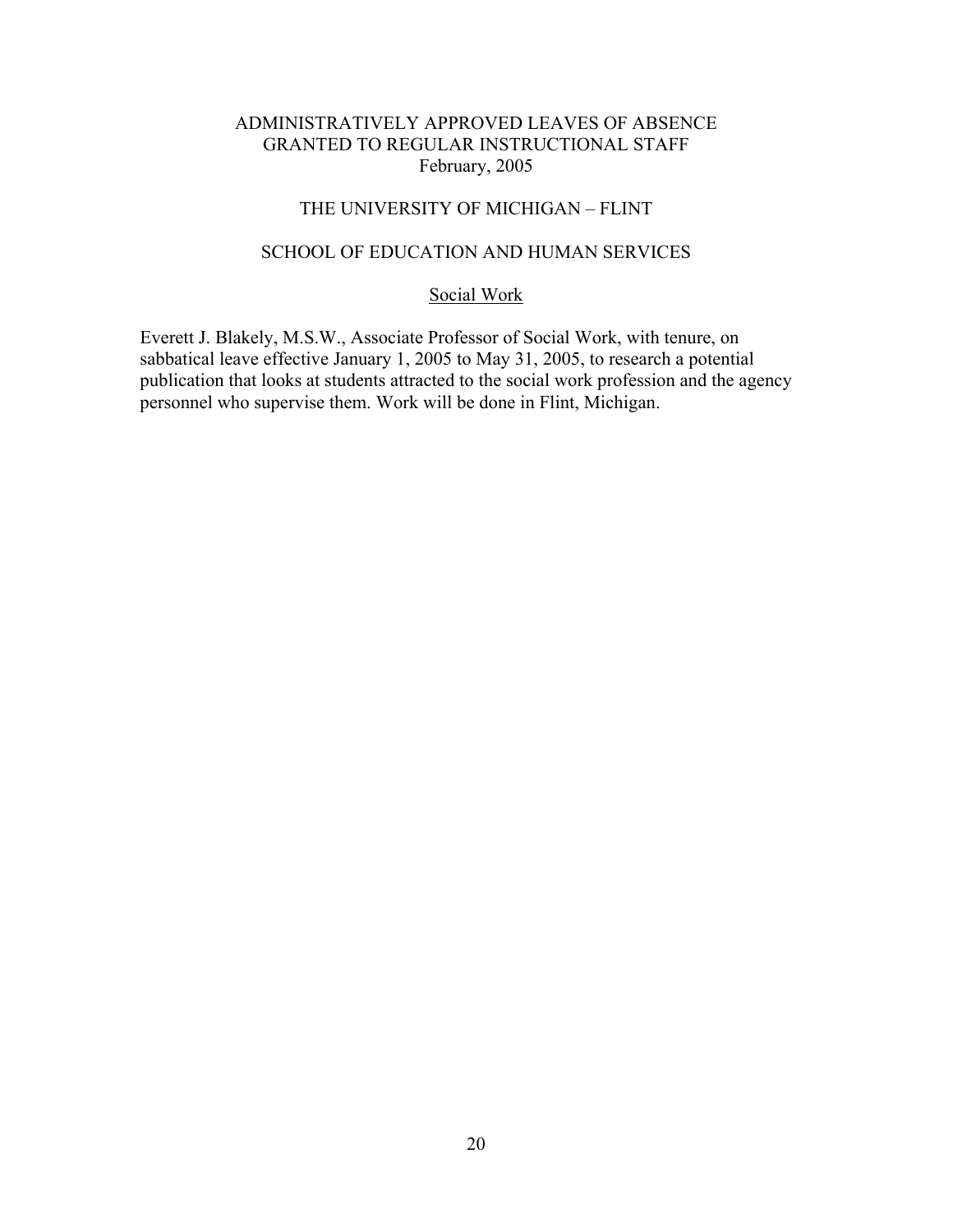# THE UNIVERSITY OF MICHIGAN – ANN ARBOR

# COLLEGE OF LITERATURE, SCIENCE, AND THE ARTS

#### Germanic Languages and Literatures

Maria E. Gull, M.A., Lecturer II in Germanic Languages and Literatures, on personal leave effective November 1, 2004 to November 30, 2004. Previously reported on personal leave, effective November 1, 2004 to December 31, 2004

#### **History**

John V. Fine, Jr., Ph.D., Professor of History, Center for Middle Eastern and North African Studies, with tenure, on extended sick leave effective September 22, 2004 to January 9, 2005. Previously reported as September 22, 2004 to December 31, 2004

# MEDICAL SCHOOL

#### Internal Medicine

James M. Scheiman, M.D., Professor of Internal Medicine, with tenure, on sabbatical leave, effective September 1, 2004 to June 30, 2005. Previously reported as September 1, 2004 to February 28, 2005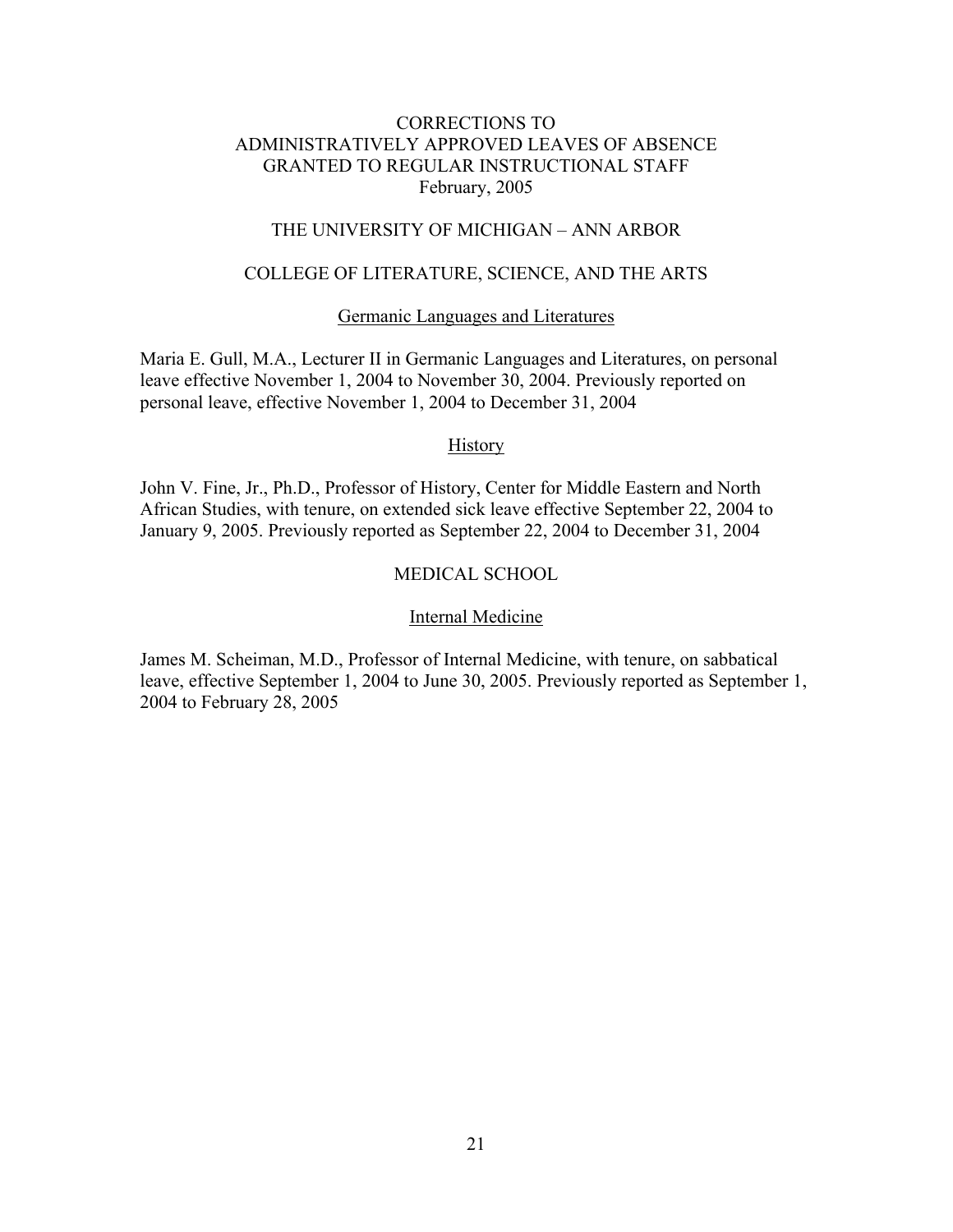## THE UNIVERSITY OF MICHIGAN – ANN ARBOR

## Pediatrics and Communicable Diseases

Stephen A. Blackman, M.D., Clinical Instructor in Pediatrics and Communicable Diseases, effective January 14, 2005 to January 28, 2005 and February 22 to February 25, 2005. Cancelled.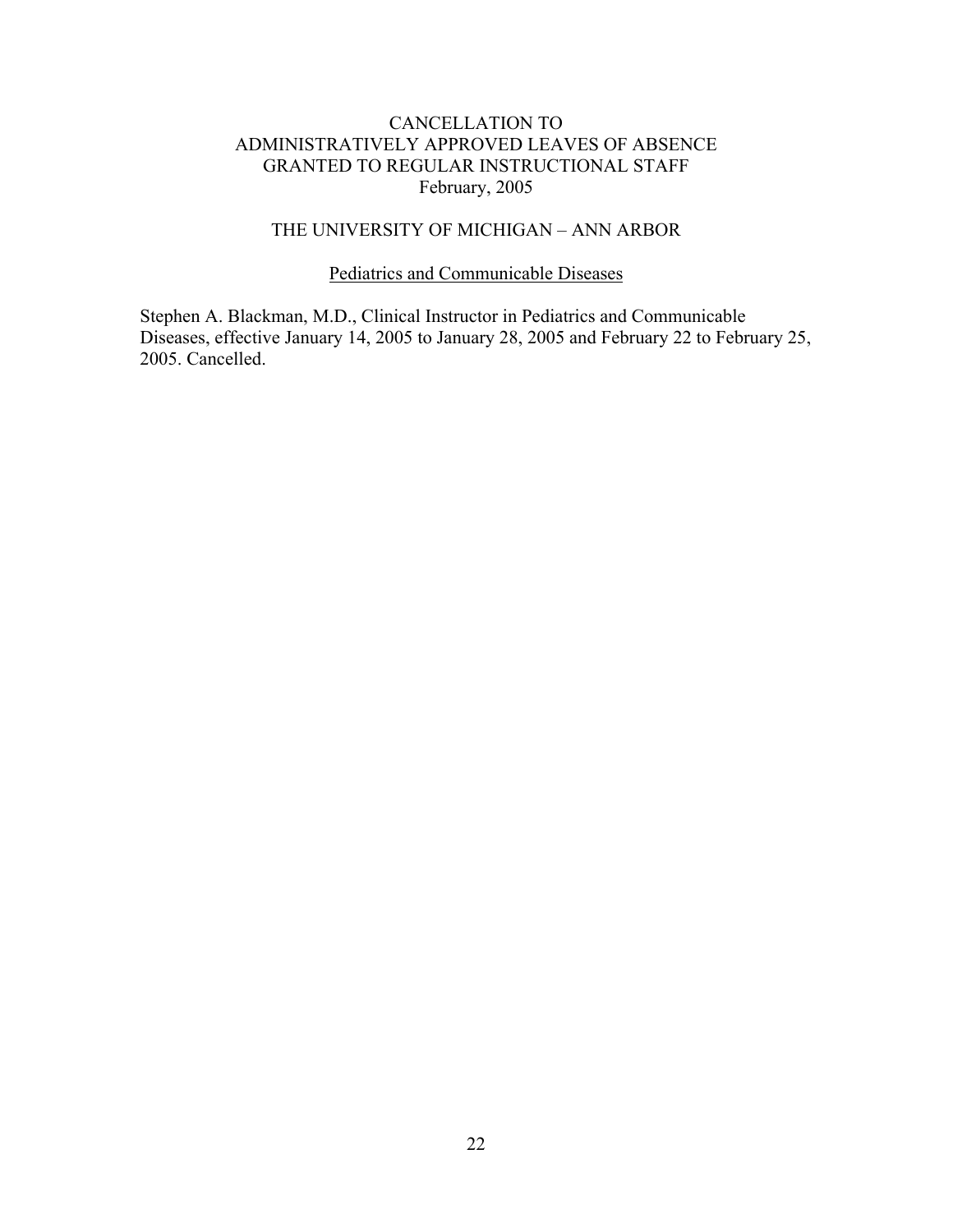# THE UNIVERSITY OF MICHIGAN – ANN ARBOR

# A ALFRED TAUBMAN COLLEGE OF ARCHITECTURE AND URBAN PLANNING

Christopher B. Knapp, M.A., Lecturer in Architecture, resigned for personal reasons after 4 years of service, effective December 31, 2004

# COLLEGE OF ENGINERING

# Civil and Environmental Engineering

Andrzej S. Nowak, Ph.D., Professor of Civil and Environmental Engineering, with tenure, retired after 25 years of service, effective December 31, 2004

## Electrical Engineering and Computer Science Engineering

Daniel E. Koditschek, Ph.D., Professor of Electrical Engineering and Computer Science, with tenure, resigned after 11 years of service to accept a different position at the University of Michigan, Ann Arbor, Michigan, effective December 31, 2004

# COLLEGE OF LITERATURE, SCIENCE, AND THE ARTS

## Germanic Languages and Literatures

Astrid B. Beck, Ph.D., Lecturer II in Germanic Languages and Literatures, retired after 20 years of service, effective December 31, 2004

# Program in Film and Video Studies

Frank E. Beaver, Ph.D., Professor of Film and Video Studies, without tenure and Professor of Communications, with tenure, retired after 35 years of service, effective December 31, 2004

## Romance Languages and Literatures

Jossianna Arroyo, Ph.D., Associate Professor of Spanish, Department of Romance Languages and Literatures, with tenure, resigned after 6 years of service, to accept a position with the University of Texas, Austin, TX, effective December 31, 2004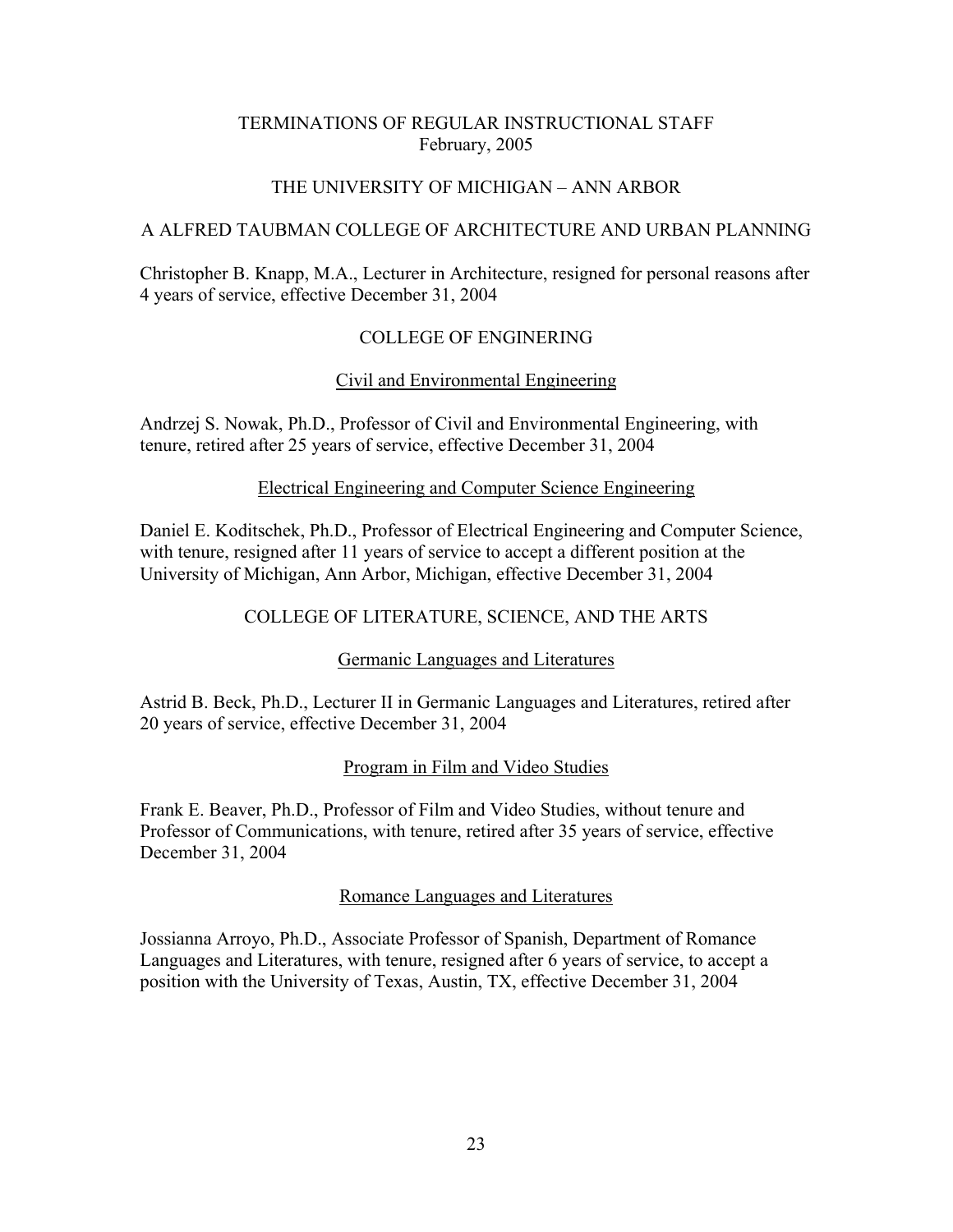# THE UNIVERSITY OF MICHIGAN – ANN ARBOR

# MEDICAL SCHOOL

## Internal Medicine

Lois J. Ayash, M.D., Clinical Associate Professor of Internal Medicine, resigned after 7 years of service to accept a position with the Karmanos Cancer Center, Detroit, Michigan, effective December 15, 2004

## Microbiology and Immunology

David I. Friedman, M.D., Professor of Microbiology and Immunology, with tenure, retired after 33 years of service, effective December 31, 2004

# Obstetrics and Gynecology

Edward Goldberg, M.D., George W Morley Collegiate Professor of Obstetrics and Gynecology and Clinical Professor of Obstetrics and Gynecology, retired after 10 years of service, effective December 31, 2004

# Pediatrics and Communicable Diseases

Kimberly D. Aiken, Ph.D., Clinical Instructor in Pediatrics and Communicable Disease, resigned after 5 years of service, to accept a position with David Thorrez, M.D., Ypsilanti, Michigan, effective January 15, 2005

Lauren H. Gold, M.D., Clinical Lecturer in Pediatrics and Communicable Diseases, appointment ended after 4 years of service, effective December 15, 2004

# SCHOOL OF MUSIC

Kelley E. Benson, M.M., Lecturer in Music, (Piano Pedagogy), appointment ended after 20 years of service, effective December 31, 2004

# SCHOOL OF NATURAL RESOURCES AND ENVIRONMENT

Eugene F. Stoermer, Ph.D., Professor of Natural Resources, without tenure, retired after 29 years of service, effective January 9, 2005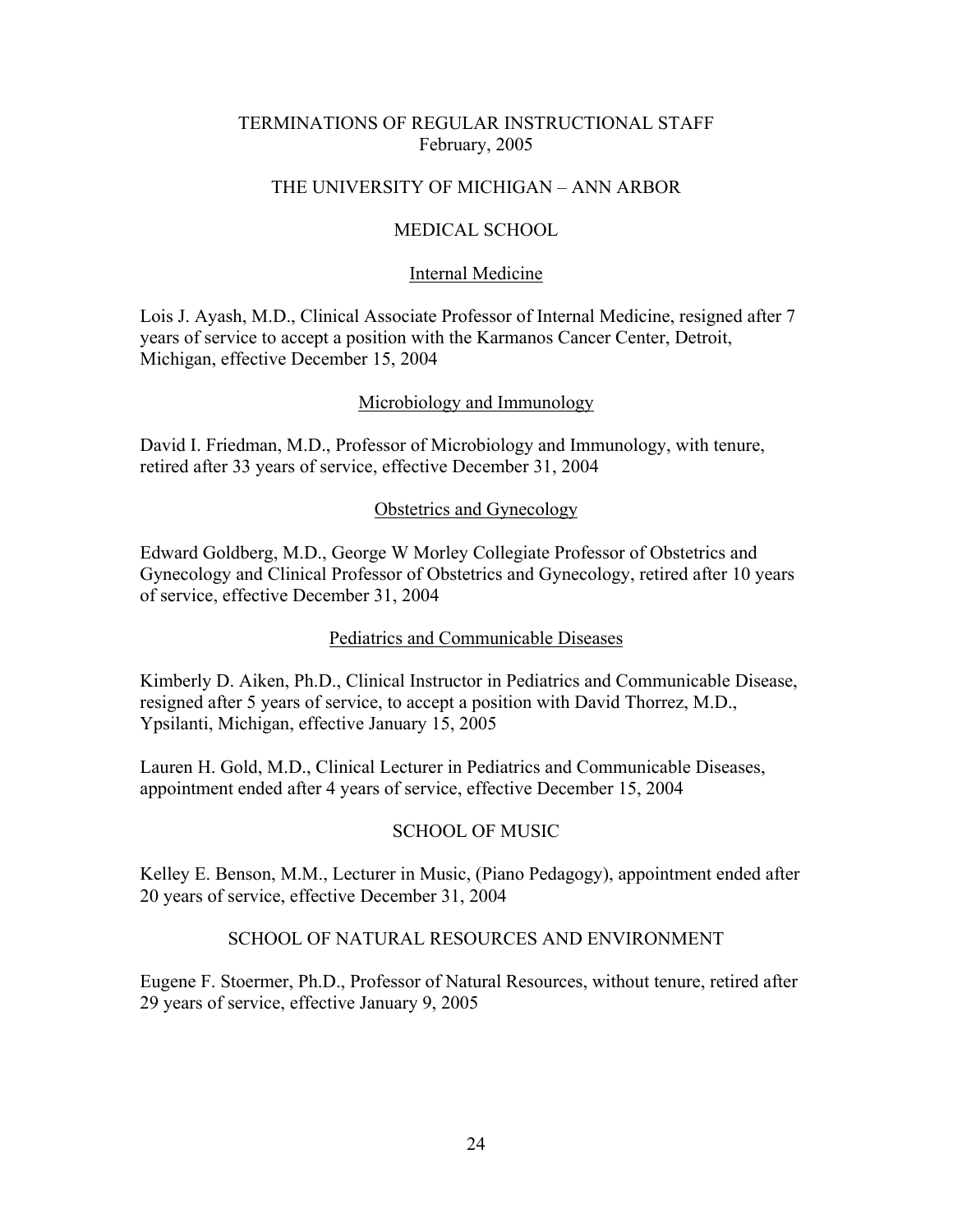# THE UNIVERSITY OF MICHIGAN – DEARBORN

# COLLEGE OF THE ARTS, SCIENCES AND LETTERS

### Social Sciences

Noriko Kamachi, Ph.D., Professor of History, Department of Social Sciences, with tenure, retired after 32 years of service, effective December 31, 2004

Richard W. Roehl, Ph.D., Professor of Economics, Department of Social Sciences, with tenure, retired after 28 years of service, effective December 31, 2004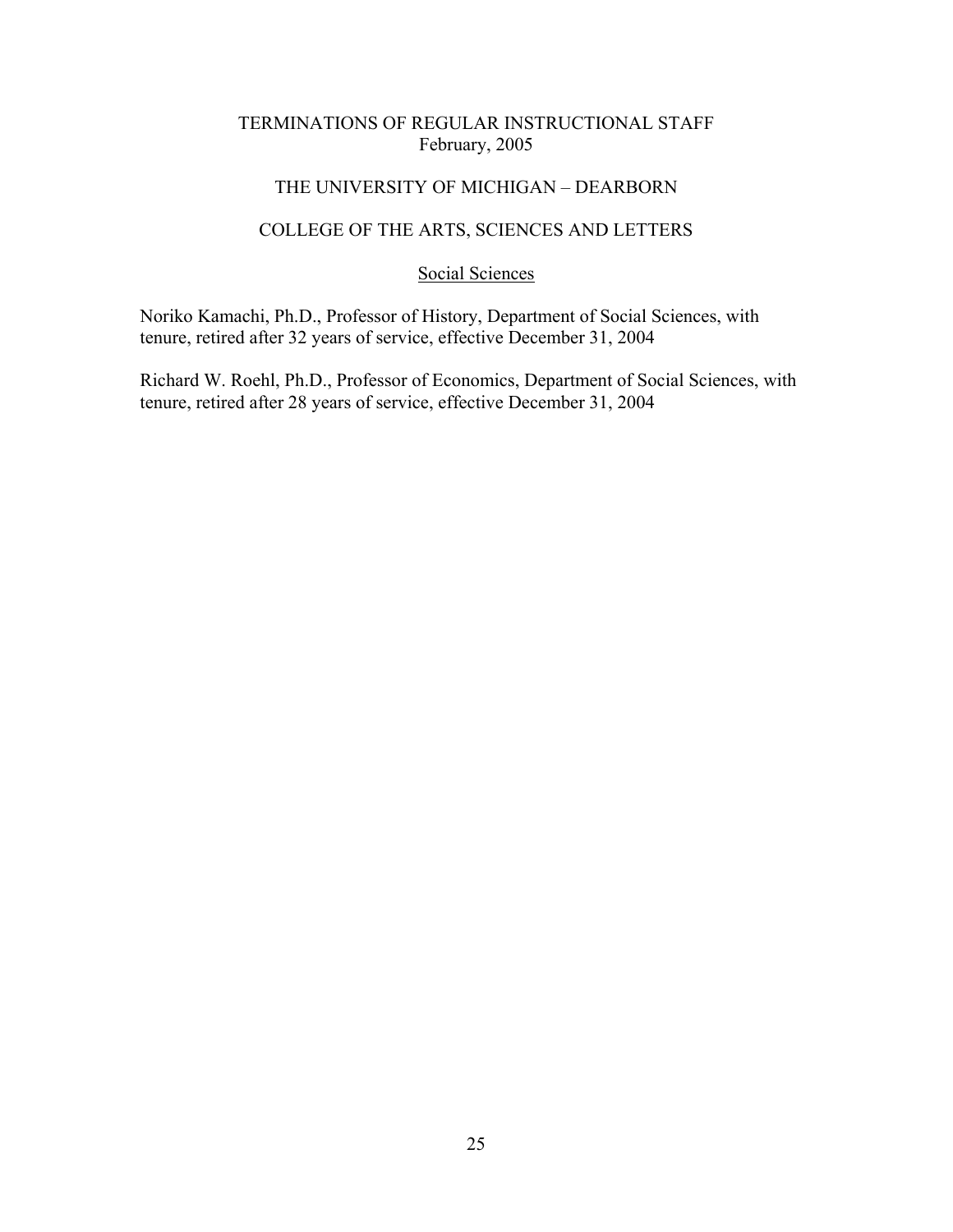# THE UNIVERSITY OF MICHIGAN – FLINT

# COLLEGE OF ARTS AND SCIENCES

### Economics

Nallapu N. Reddy, Ph.D., Professor of Economics, with tenure, retired after 30 years of service, effective December 31, 2004